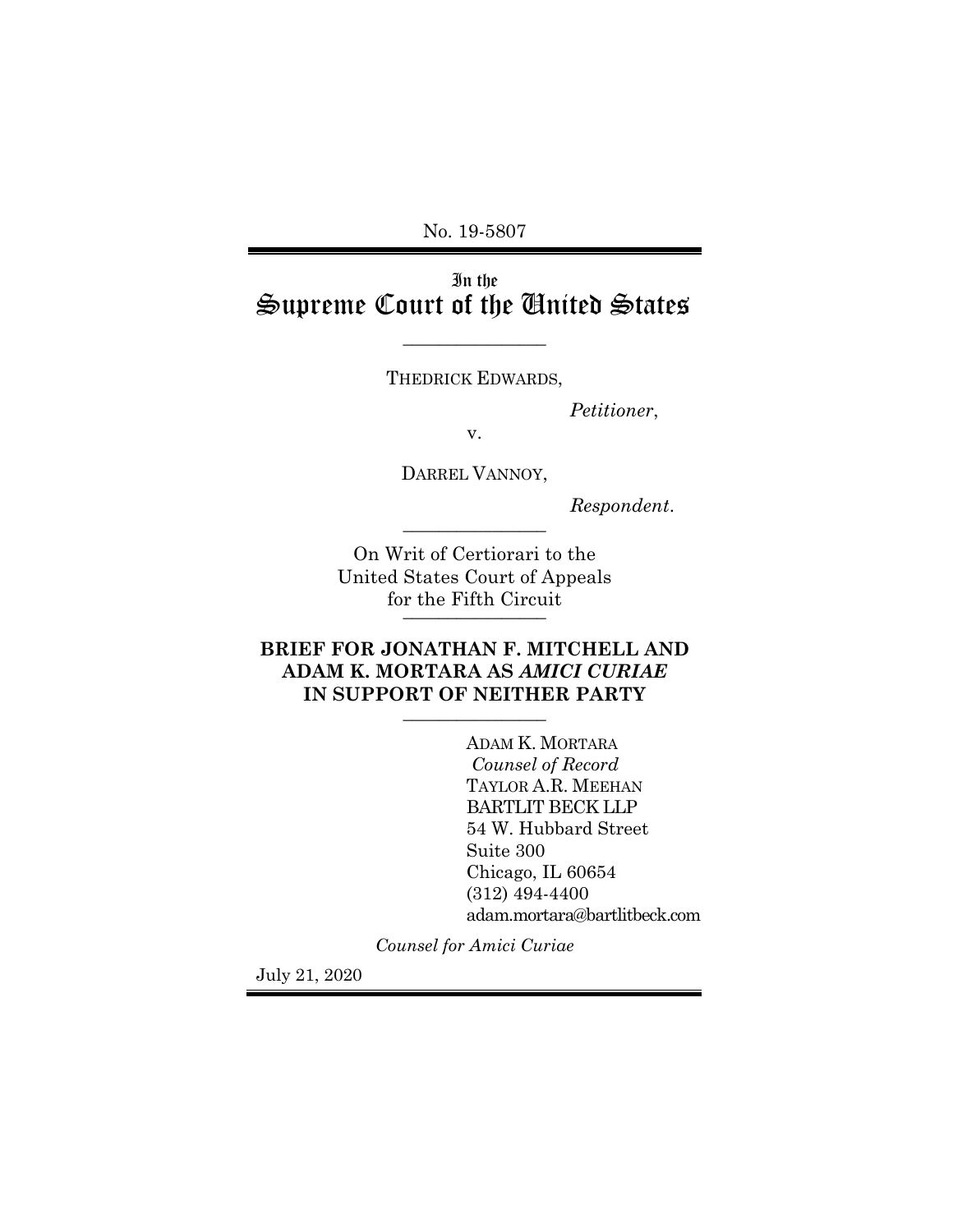# **TABLE OF CONTENTS**

| Section 2254(d) Has No <i>Teague</i> Exceptions9<br>Ι.                                                                                                                           |
|----------------------------------------------------------------------------------------------------------------------------------------------------------------------------------|
| The Case Should Be Dismissed Because<br>$\mathsf{A}$<br>Deciding Whether Ramos Is Retroactive                                                                                    |
| If the Court Does Not Dismiss the Case,<br>$B_{\cdot}$<br>Then It Should Finally Resolve Whether<br>§ 2254(d) Precludes Relief Even When<br>New Rules Would Be Retroactive Under |
| Section 2254(d) Cannot Possibly Be Read<br>C.<br>to Incorporate the <i>Teague</i> Exceptions As<br>Grounds for Overriding State-Court                                            |
| The Constitution Does Not Require Teague<br>Н. –<br>Exceptions in Post-Conviction Habeas                                                                                         |
|                                                                                                                                                                                  |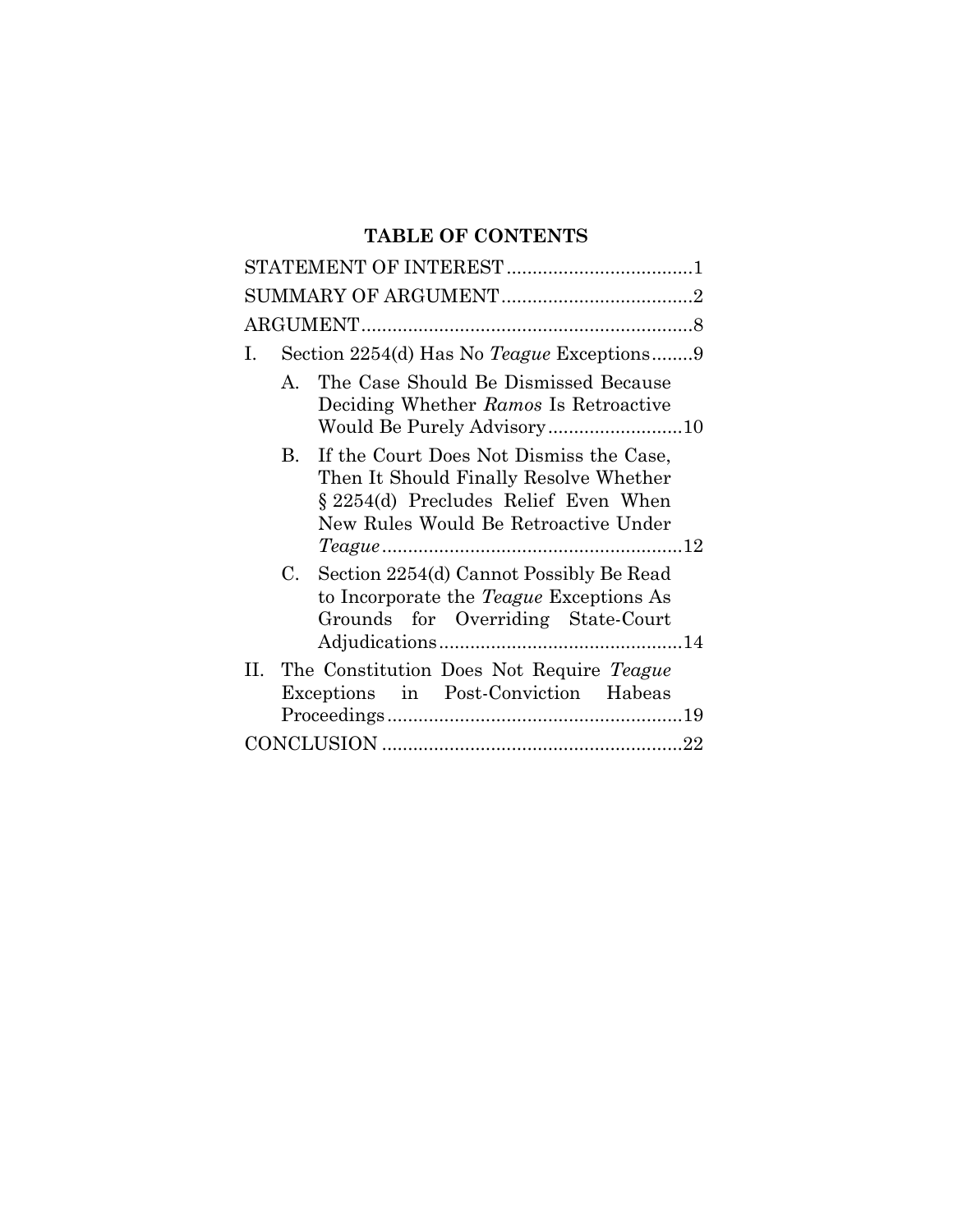# **TABLE OF AUTHORITIES**

## **Cases**

| Apodaca v. Oregon,                       |  |
|------------------------------------------|--|
|                                          |  |
| Bond v. United States,                   |  |
|                                          |  |
| Boumediene v. Bush,                      |  |
|                                          |  |
| Brown v. Allen,                          |  |
|                                          |  |
| Crawford v. Washington,                  |  |
|                                          |  |
| Cullen v. Pinholster,                    |  |
|                                          |  |
| Danforth v. Minnesota,                   |  |
|                                          |  |
| Dep't of Homeland Sec. v. Thuraissigiam, |  |
|                                          |  |
| Ex parte Bollman,                        |  |
|                                          |  |
| Ex parte Watkins,                        |  |
|                                          |  |
| Felker v. Turpin,                        |  |
|                                          |  |
| <i>Gonzalez v. Thaler,</i>               |  |
|                                          |  |
| Greene v. Fisher,                        |  |
|                                          |  |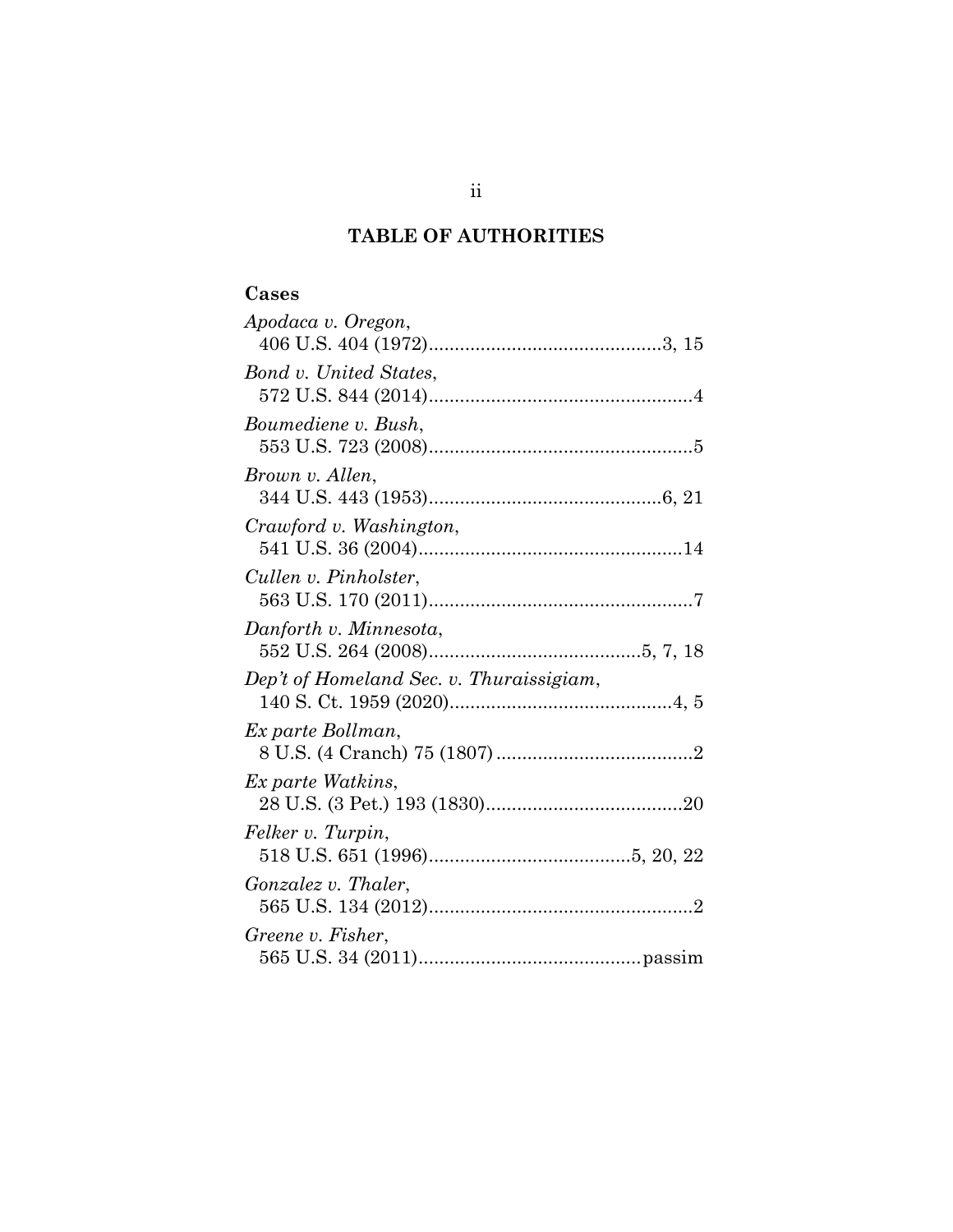| Griffith v. Kentucky,                                                         |
|-------------------------------------------------------------------------------|
| Harrington v. Richter,                                                        |
| Henry Schein, Inc. v. Archer & White<br>Sales, Inc., 139 S. Ct. 524 (2019) 17 |
| Horn v. Banks,                                                                |
| I.N.S. v. $St.$ Cyr,                                                          |
| In re Lincoln,                                                                |
| Lockyer v. Andrade,                                                           |
| McCarthan v. Dir. of Goodwill<br>Indus.-Suncoast, Inc.,                       |
| McDonald v. City of Chicago, Ill.,                                            |
| McQuiggin v. Perkins,                                                         |
| Miller-El v. Cockrell,                                                        |
| Milner v. Dep't of the Navy,                                                  |
| Ramos v. Louisiana,                                                           |
| Reed v. Ross,                                                                 |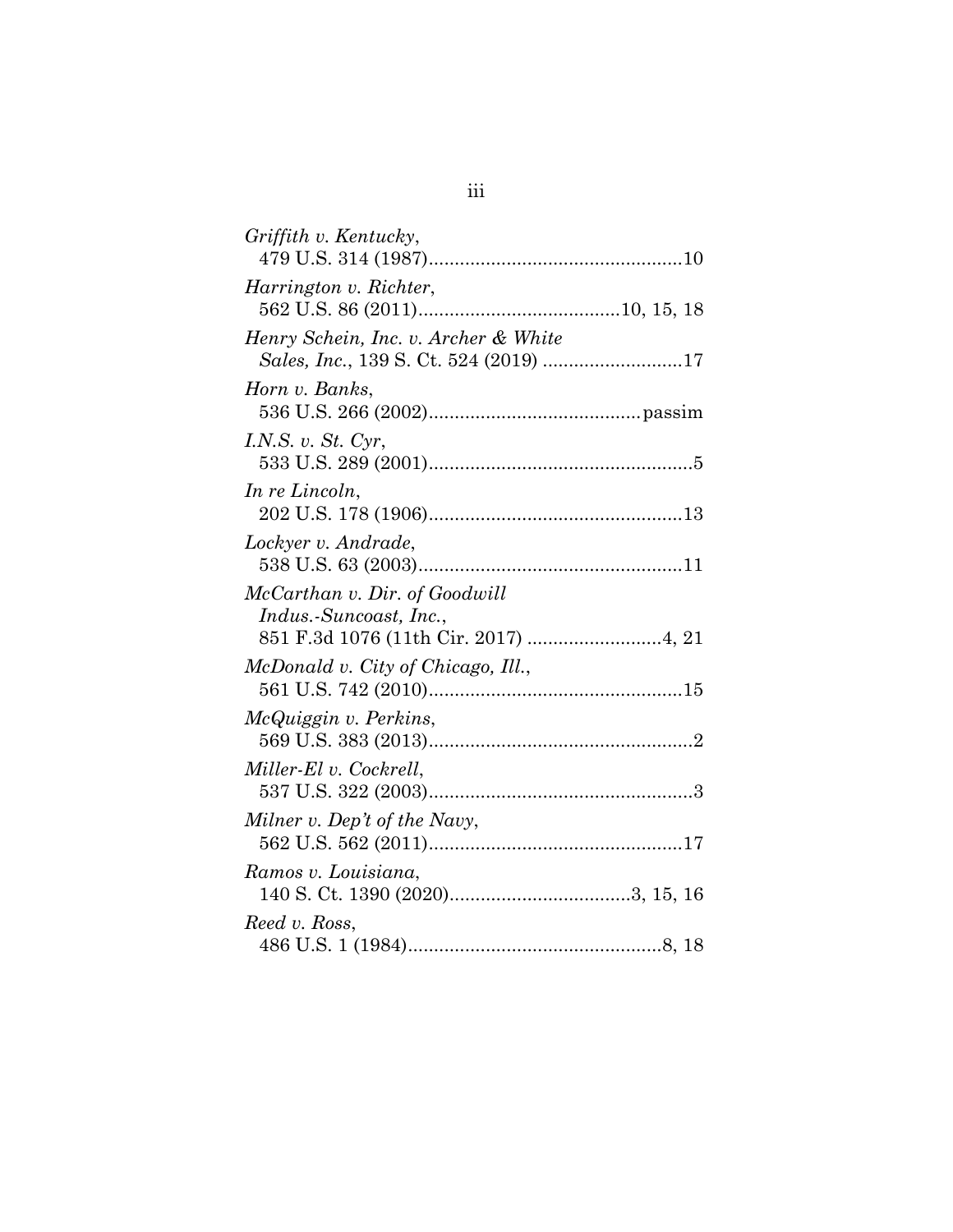| Rhines v. Weber,               |
|--------------------------------|
| Russello v. United States,     |
| Schriro v. Summerlin,          |
| Shoop v. Hill,                 |
| Stewart v. Martinez-Villareal, |
| Stone v. Powell,               |
| Teague v. Lane,                |
| Timbs v. Indiana,              |
| Whorton v. Bockting,           |
| Williams v. Taylor,            |
| Wilson v. Sellers,             |
| Withrow v. Williams,           |
| <b>Statutes</b>                |
|                                |
|                                |
|                                |
|                                |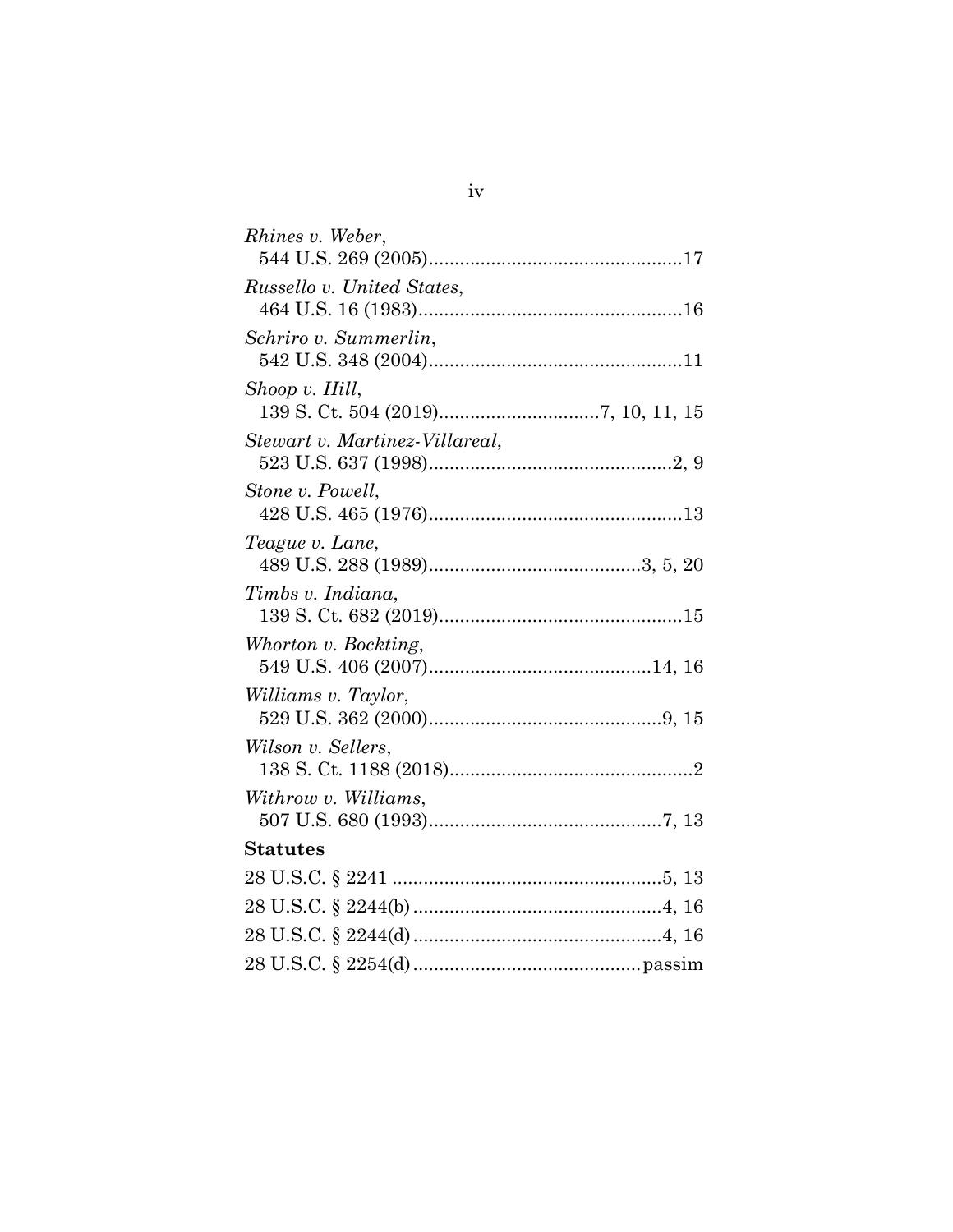28 U.S.C. § 2254(e) ................................................4, 16

# **Other Authorities**

| Paul M. Bator, Finality in Criminal Law and |  |
|---------------------------------------------|--|
| Federal Habeas Corpus for State Prisoners,  |  |
|                                             |  |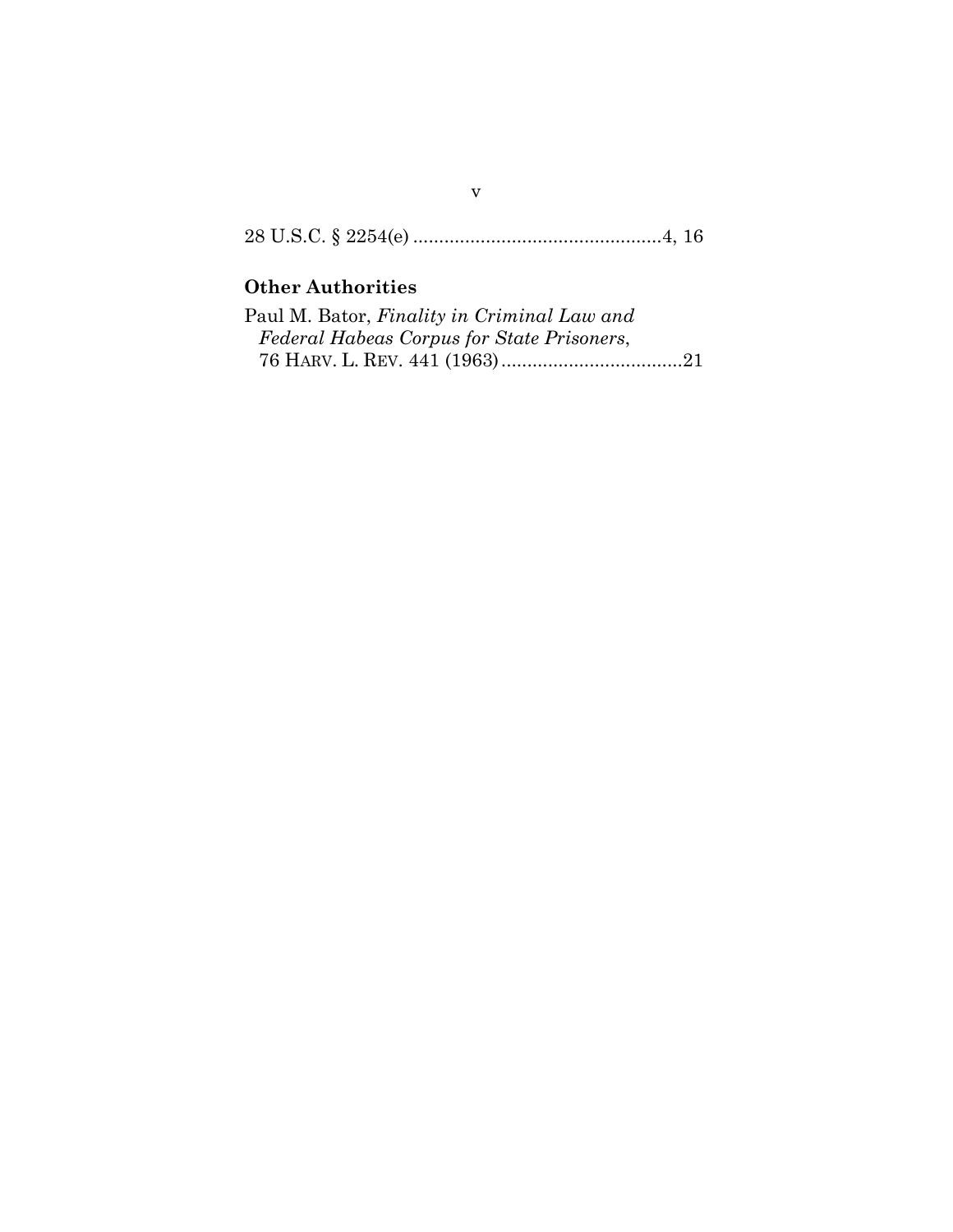#### **STATEMENT OF INTEREST**

*Amici curiae* have written and taught about this Court's criminal law and habeas corpus jurisprudence.<sup>1</sup> Jonathan F. Mitchell has taught federal habeas corpus as a professor and visiting professor at several law schools and is the former Solicitor General of the State of Texas. Mr. Mitchell recently served as a court-appointed *amicus curiae* in *In re Hall*, No. 19- 10345 (5th Cir.), in which a federal prisoner is seeking authorization to file a second or successive motion under 28 U.S.C. § 2255. Adam K. Mortara is a Lecturer in Law at the University of Chicago Law School, where he has taught federal courts, federal habeas corpus, and criminal procedure since 2007. Mr. Mortara has also served as a court-appointed *amicus curiae* in criminal law and federal habeas cases, including by this Court in *Beckles v. United States*, No. 15-8544, and by the Eleventh Circuit in *Wilson v. Warden*, No. 14-10681, and *Bryant v. Warden, FCC Coleman-Medium*, No. 12-11212. The arguments made are solely those of *amici* and are not the views of the law schools where *amici* have taught or their other faculty.

<sup>1</sup> Counsel for all parties have consented to this filing. No counsel for any party authored this brief in whole or in part, and no entity or person, aside from *amici curiae* and their counsel, made any monetary contribution toward the preparation or submission of this brief.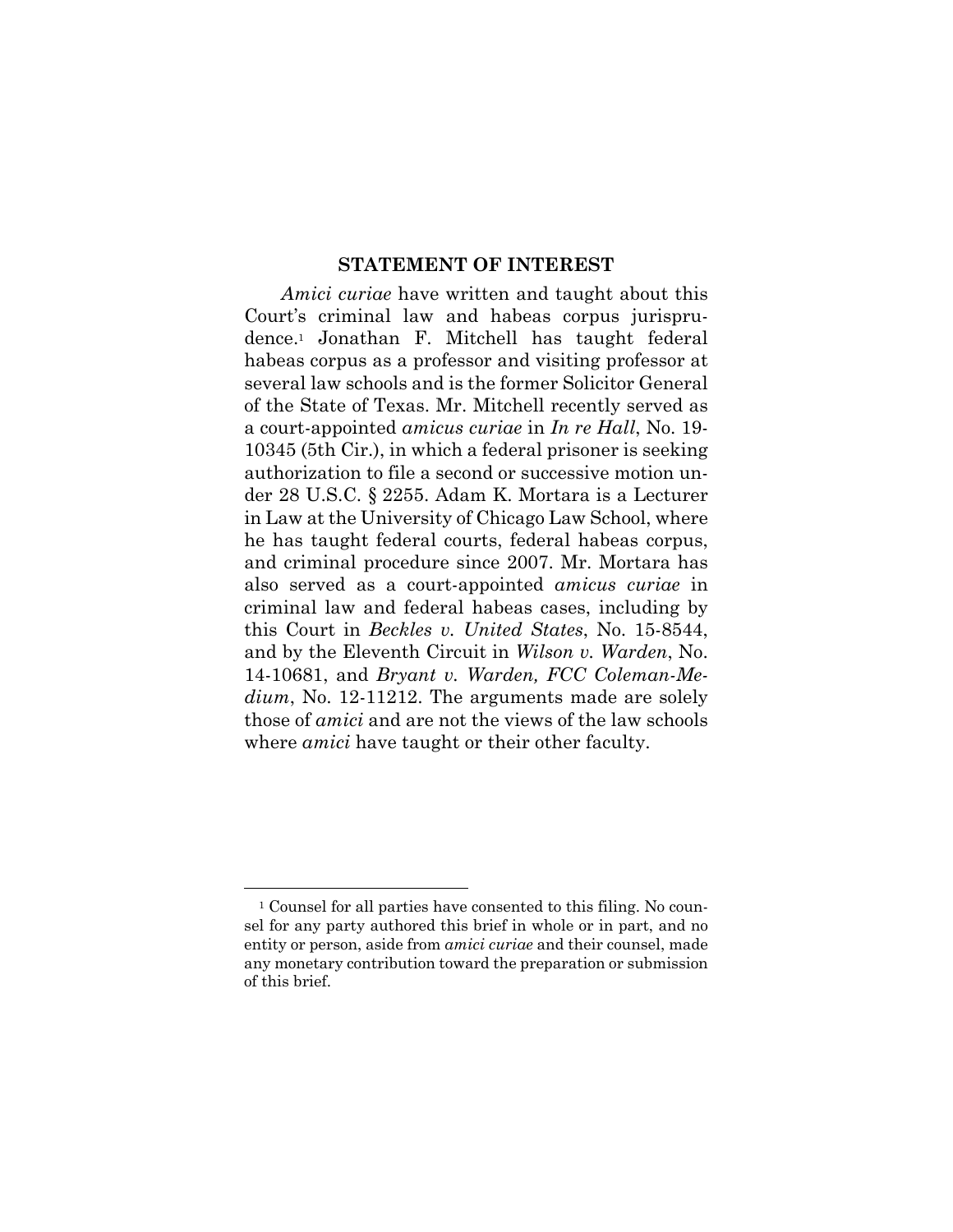#### **SUMMARY OF ARGUMENT**

This Court's habeas precedents look more Ptolemaic than Copernican. What the lower courts are left with is an ever-more-complex, *ad hoc* approach to numerous doctrines, including retroactivity. And this is the state of play even in areas where Congress, with plenary power to define the scope of federal habeas for state prisoners, could not have spoken more clearly. *See Ex parte Bollman*, 8 U.S. (4 Cranch) 75, 94 (1807) (opinion of Marshall, C.J.) ("the power to award the writ by any of the courts of the United States, must be given by written law"). Many times the Court has elected to devise its own bespoke "solution," eschewing the relevant statutory text. *See*, *e.g.*, *Wilson v. Sellers*, 138 S. Ct. 1188, 1197 (2018) (Gorsuch, J., dissenting) ("To see the problem with petitioner's presumption, start with the statute."); *McQuiggin v. Perkins*, 569 U.S. 383, 402 (2013) (Scalia, J., dissenting) ("The Constitution vests legislative power only in Congress, which never enacted the exception the Court creates today. That inconvenient truth resolves this case."); *Gonzalez v. Thaler*, 565 U.S. 134, 155 (2012) (Scalia, J., dissenting) ("Today's opinion transforms [§ 2253] into a provision that allows appeal so long as a district or circuit judge, for whatever reason or for no reason at all, approves it. This makes a hash of the statute."); *Stewart v. Martinez-Villareal*, 523 U.S. 637, 646 (1998) (Scalia, J., dissenting) ("The Court today flouts the unmistakable language of the statute to avoid what it calls a 'perverse' result.").

The question presented in this case—whether the Court's recent decision in *Ramos v. Louisiana*, 140 S.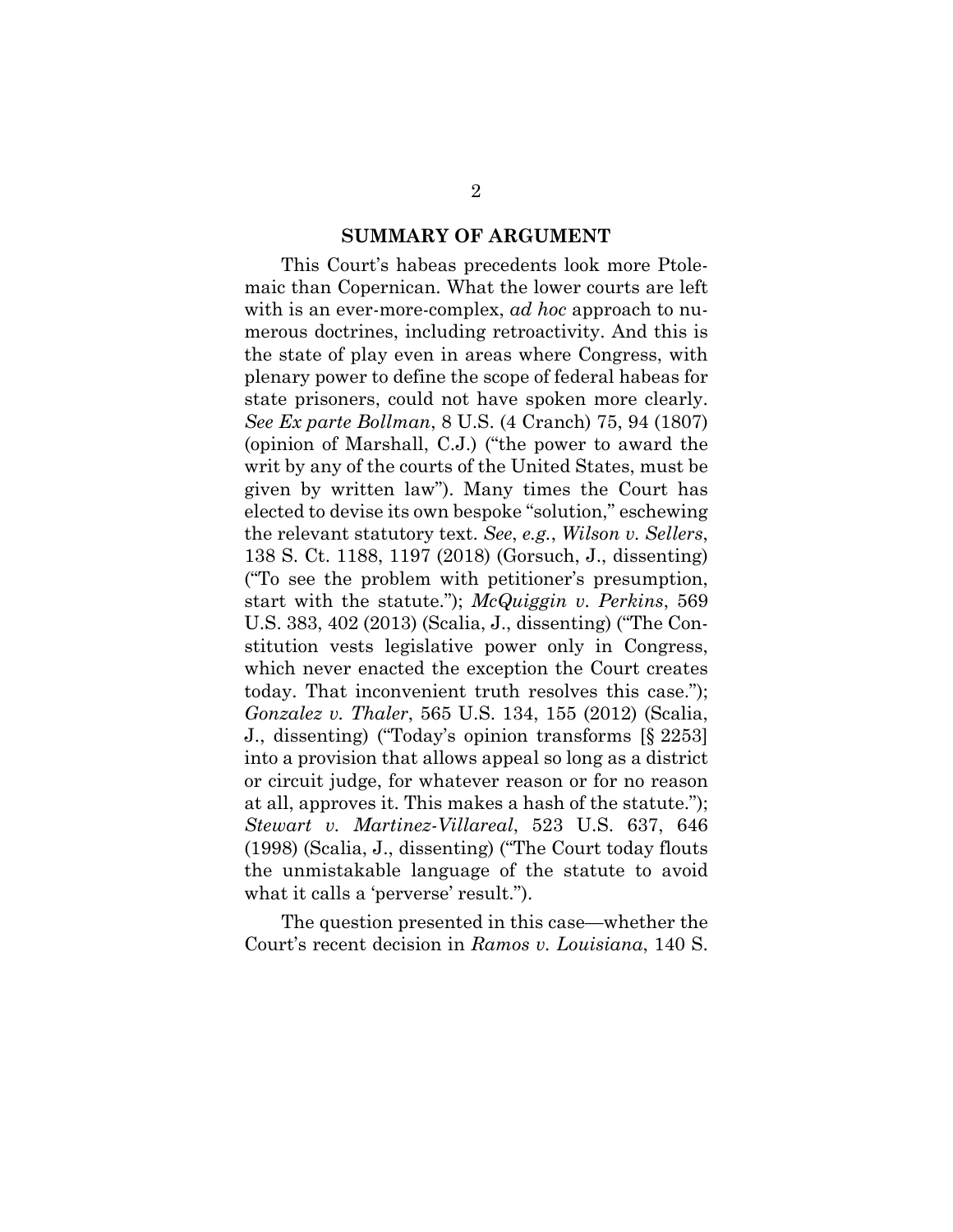Ct. 1390 (2020), applies retroactively to reopen already-final convictions—invites the Court to, at best, render an advisory opinion and, at worst, make yet another atextual turn. Congress has already dictated, loudly and clearly, that Edwards cannot receive relief, whatever the Court thinks about the retroactivity of *Ramos*. His Sixth Amendment claim was already "adjudicated on the merits" in state court, and AEDPA's relitigation bar applies. 28 U.S.C. § 2254(d). Because that adjudication occurred when *Apodaca v. Oregon*, 406 U.S. 404 (1972), was on the books, whether the adjudication "was contrary to, or involved an unreasonable application of, clearly established Federal law" is measured against *Apodaca*, not *Ramos*. *Id.*, § 2254(d)(1). There are no "*Teague* exceptions" to § 2254(d)(1) that would permit a federal court to apply new rules announced by this Court after that statecourt adjudication. *See Teague v. Lane*, 489 U.S. 288, 311–13 (1989) (plurality op.). That means no reasonable jurist could believe *Ramos* makes Edwards eligible for the writ, and the Fifth Circuit correctly denied a certificate of appealability. *See Miller-El v. Cockrell*, 537 U.S. 322, 336 (2003). The Court should dismiss the writ of certiorari as improvidently granted since the unambiguous text of  $\S 2254(d)$  obviates any need to consider the question presented.<sup>2</sup>

Instead of presenting subsidiary and convoluted questions of retroactivity, this case requires just basic

<sup>2</sup> *Amici* take no position on whether the unanimity requirement rediscovered in *Ramos* is a "watershed rule of criminal procedure" for purposes of *Teague*, except to observe that there are few circumstances in which answering that question would be necessary. *See infra*, p. 12, n.6. And that this is not one of them.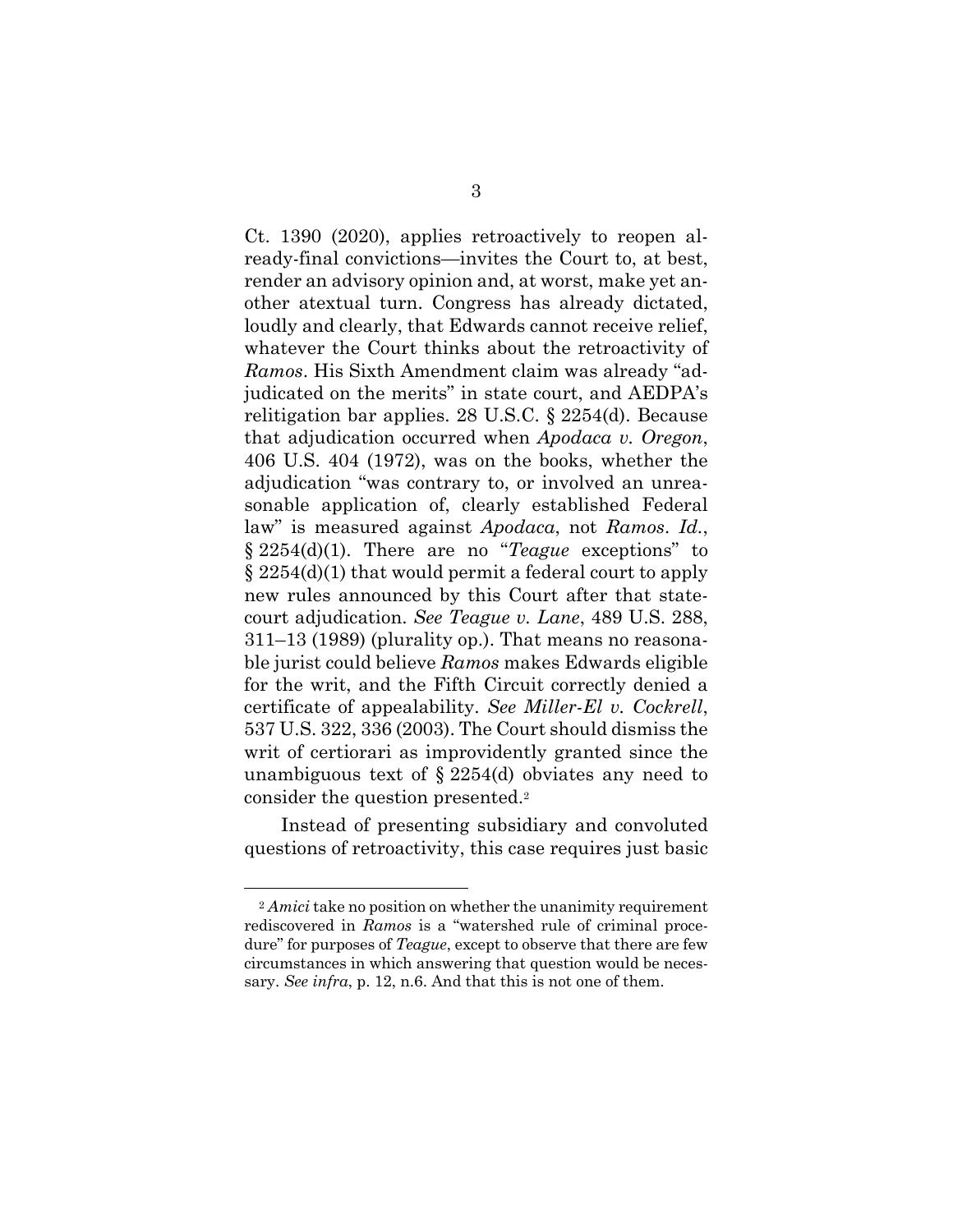reading comprehension. Section 2254(d) on its face leaves no room for the *Teague* exceptions, of which Congress was plainly aware when it enacted AEDPA. *See*, *e.g.*, 28 U.S.C. §§ 2244(b)(2)(A), (d)(1)(C),  $2254(e)(2)(A)(i)$ . Nor can the Constitution be read to require federal courts to impose those exceptions over the will of the people, acting through the legislature. This Court should not (yet again) engage in "resultdriven antitextualism," *Bond v. United States*, 572 U.S. 844, 868 (2014) (Scalia, J., concurring in the judgment), and import exceptions into § 2254(d) because of an illusory constitutional question.

And yet someone, somewhere, is sure to gravely intone that reading  $\S 2254(d)$  for what it says implicates the Suspension Clause—as if this case involves a terrorist or traitor detained by the Executive without trial. In a discussion about habeas corpus, nothing is more disqualifying than the belief that the Suspension Clause has anything to do with prisoners who have already been convicted by a court of competent jurisdiction. *See Dep't of Homeland Sec. v. Thuraissigiam*, 140 S. Ct. 1959, 1983, 1985 n.2 (2020) (Thomas, J., concurring); *McCarthan v. Dir. of Goodwill Indus.- Suncoast, Inc.*, 851 F.3d 1076, 1094–95 (11th Cir. 2017) (*en banc*) (William Pryor, J.). The notion that a state prisoner is constitutionally entitled to federal review of his sentence would surely come as a surprise to the framers. State convictions were largely unreviewable by the federal courts for nearly the first 100 years of the Nation's history. And just because the phrase "habeas corpus" is used to describe today's federal review of state convictions, that no more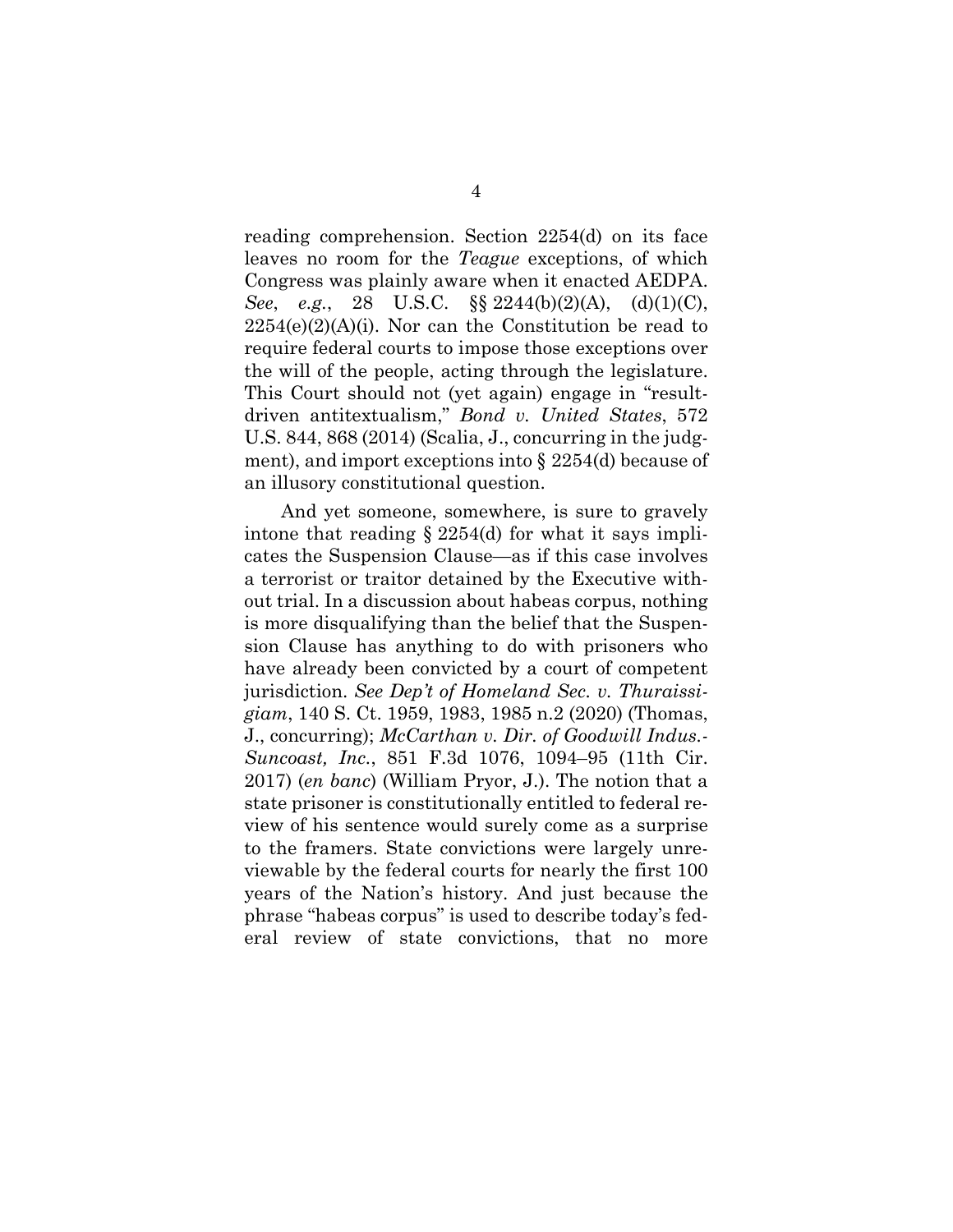implicates the Suspension Clause than would a statute regarding the humane treatment of bats limit how a baseball player may hit a baseball.

The Court has humored the idea that the Suspension Clause might have something to do with state prisoners convicted by a court of competent jurisdiction for far too long. *See*, *e.g.*, *Felker v. Turpin*, 518 U.S. 651, 663–64 (1996); *I.N.S. v. St. Cyr*, 533 U.S. 289, 300–01 (2001); *Boumediene v. Bush*, 553 U.S. 723, 746 (2008); *see also Thuraissigiam*, 140 S. Ct. at 1969, n.12. In any event, the availability of the so-called "original" writ ends the discussion here. *See Felker*, 518 U.S. at 663–65; 28 U.S.C. § 2241. Someday soon this shibboleth—that is, the notion that the Suspension Clause *requires* federal-court review of state prisoners' convictions—should be dispatched. But that is a question for another day. The Court need only confirm here that the Suspension Clause cannot plausibly mandate that new rules be applied to old convictions.

Adding to the confusion, some might also be under the misimpression after *Montgomery v. Louisiana*, 136 S. Ct. 718 (2016), that some new rules are a freestanding basis of relief if they fall within *Teague*'s exceptions. They are not. *Teague* in its original form was about the scope of the federal habeas writ, nothing more. *See Teague*, 489 U.S. at 308–09 (plurality op.); *Danforth v. Minnesota*, 552 U.S. 264, 278–79 (2008) ("Since *Teague* is based on statutory authority that extends only to federal courts applying a federal statute, it cannot be read as imposing a binding obligation on state courts."). Departing from these origins, *Montgomery* purported to constitutionalize one of the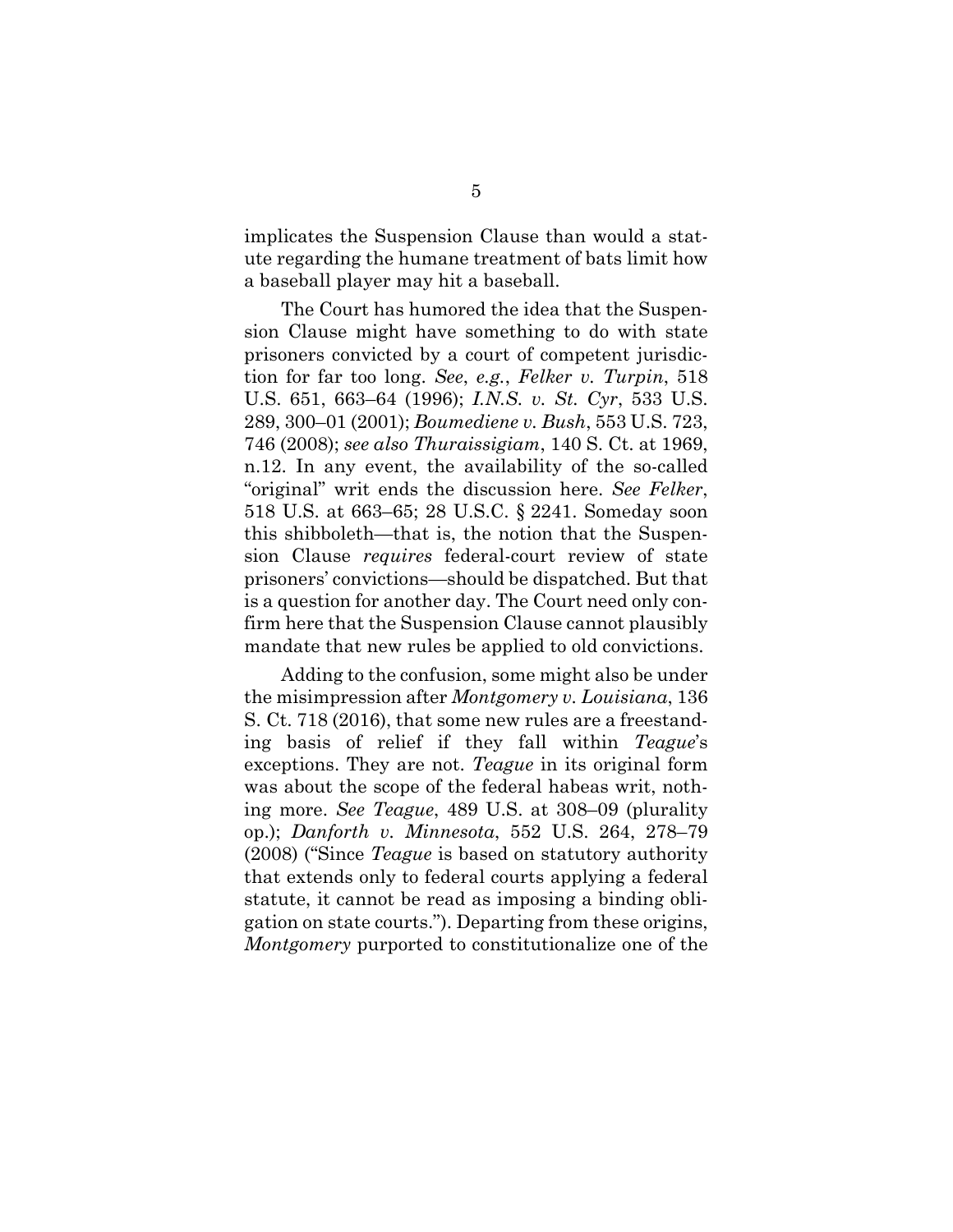*Teague* exceptions so that it would apply in Montgomery's *state court proceeding*—by itself an unexpected and erroneous result. *Montgomery* proves nothing about the scope of the congressionally limited federal writ where, as here, the petitioner's claim has already been decided by a state court. Indeed *Montgomery*, while still on the books, only underscores the absence of the *Teague* exceptions from § 2254(d). Reading the *Teague* exceptions into § 2254(d) would be mere surplusage because *Montgomery* has already voluntold the states into hearing certain *Teague-*excepted claims on the merits.

Whatever *Montgomery* requires of state postconviction courts, it has no application here. Congress could simply eliminate federal habeas for state prisoners entirely, returning us either to the pre-1867 status quo or the era thereafter when federal courts examined only whether the court of conviction was one of competent jurisdiction. *See Brown v. Allen*, 344 U.S. 443, 532–33 (1953) (Jackson, J., concurring in the judgment). Since Congress can do that, then Congress can also revise § 2254(d) to exclude new rules as a basis for invalidating old convictions. The Constitution does not require *Teague*'s exceptions to be grafted onto a statutory provision that plainly excludes them.

So why address the quasi-constitutional retroactivity question when the text of § 2254(d) compels this Court to deny relief? After AEDPA, *Teague* serves no significant or useful purpose when a state prisoner's claim has already been adjudicated on the merits in state court. That state-court adjudication may consider rules new and old if the state wishes. *See*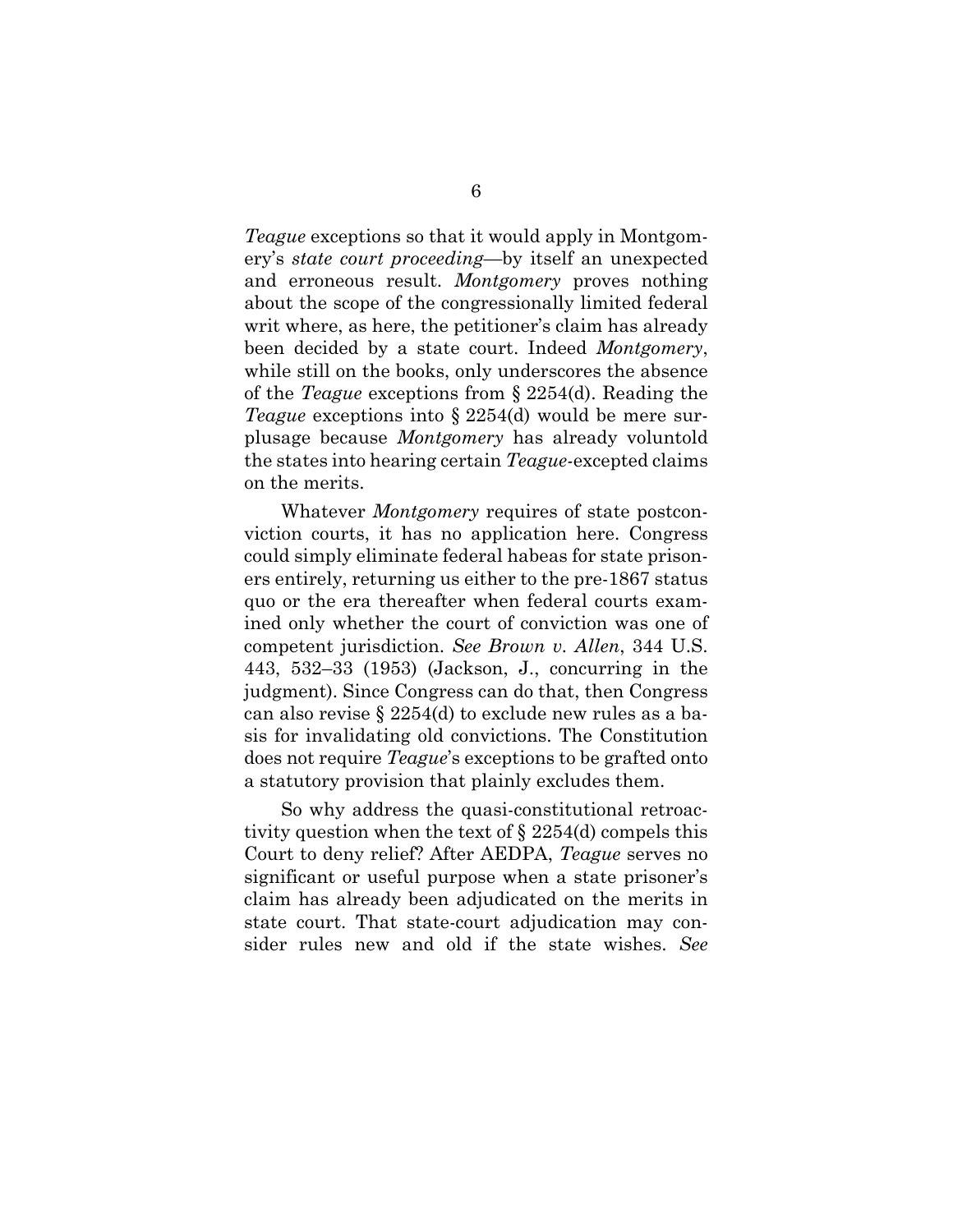*Danforth*, 552 U.S. at 280–81 ("finality of state convictions is a *state* interest"). After that, the federal court's *only* role as prescribed by § 2254(d) is to assess that adjudication based on the law existing at the time of the adjudication. *See Greene v. Fisher*, 565 U.S. 34, 39–40 (2011); *Shoop v. Hill*, 139 S. Ct. 504, 507, 509 (2019) (per curiam); *see also Cullen v. Pinholster*, 563 U.S. 170, 181–82 (2011) ("backward-looking language requires an examination of the state-court decision at the time it was made").<sup>3</sup>

If, on the other hand, the claim has not been adjudicated on the merits in state court, then perhaps *Teague* and its exceptions may yet play their role in ensuring finality. *Cf. Horn*, 536 U.S. at 272. In those cases, § 2254(d) will not apply and a prisoner might satisfy AEDPA's other requirements. In such cases, federal habeas relief "*may*" be granted, not "shall" be granted. *See Withrow v. Williams*, 507 U.S. 680, 716 (1993) (Scalia, J., concurring in part and dissenting in part). Whether the writ should issue remains within the court's "equitable discretion." *Id.* For example, a petitioner with an unadjudicated claim based on a new rule will generally not be entitled to relief unless the new rule falls within *Teague*'s exceptions. Those prisoners will almost certainly be procedurally defaulted (and, no, the "novelty" of the claim should not save

<sup>3</sup> *Horn v. Banks*, 536 U.S. 266 (2002) (per curiam), is not to the contrary. In *Horn*, this Court reversed a decision granting federal habeas relief that did not consider whether *Teague*'s retroactivity bar precluded relief. *See id.* at 272. *Horn* did not consider the *Teague* exceptions, and it confirmed that satisfying § 2254(d) "is of course a necessary prerequisite" to relief. *Id*.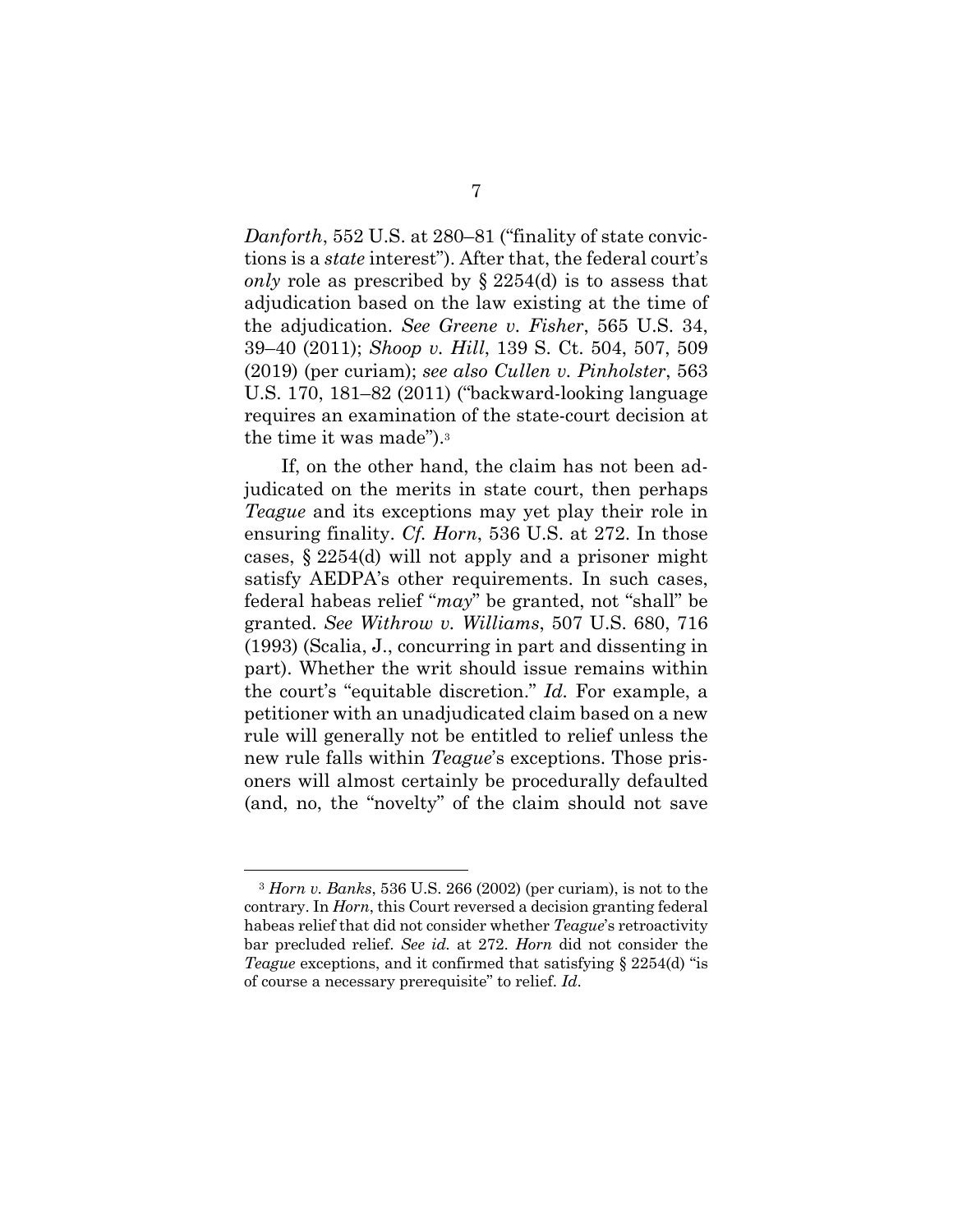them from their default).<sup>4</sup> But this too is a question for another day. The claim in this case was already adjudicated on the merits, *Ramos* did not retroactively invalidate that adjudication, and the Fifth Circuit wisely denied the certificate of appealability.

#### **ARGUMENT**

The Court should dismiss the writ of certiorari as improvidently granted. *Ramos* has no bearing on this case. In his state-postconviction proceeding pre-dating *Ramos*, Edwards claimed he was unconstitutionally convicted by a non-unanimous jury. The state court rejected that claim, consistent with this Court's thenundisturbed judgment in *Apodaca*. Because a state court already adjudicated his claim on the merits, the only question here is whether that adjudication "resulted in a decision that *was* contrary to, or involved an unreasonable application of, clearly established Federal law, as determined by the Supreme Court of the United States." 28 U.S.C.  $\S$  2254(d)(1) (emphasis added). That standard does not contain an unspoken exception for new "watershed rules of criminal procedure." Congress made clear with AEDPA that a federal court is to judge the state court based on existing law, not new Supreme Court decisions post-dating the adjudication. The Constitution requires no more. Because any opinion on *Ramos*'s retroactivity would be purely advisory, the writ should be dismissed.

<sup>4</sup> At some point the Court should overrule *Reed v. Ross*, 486 U.S. 1 (1984), a pre-AEDPA and pre-*Teague* precedent that if taken too seriously means defaulting petitioners are in a better spot than diligent ones subject to § 2254(d).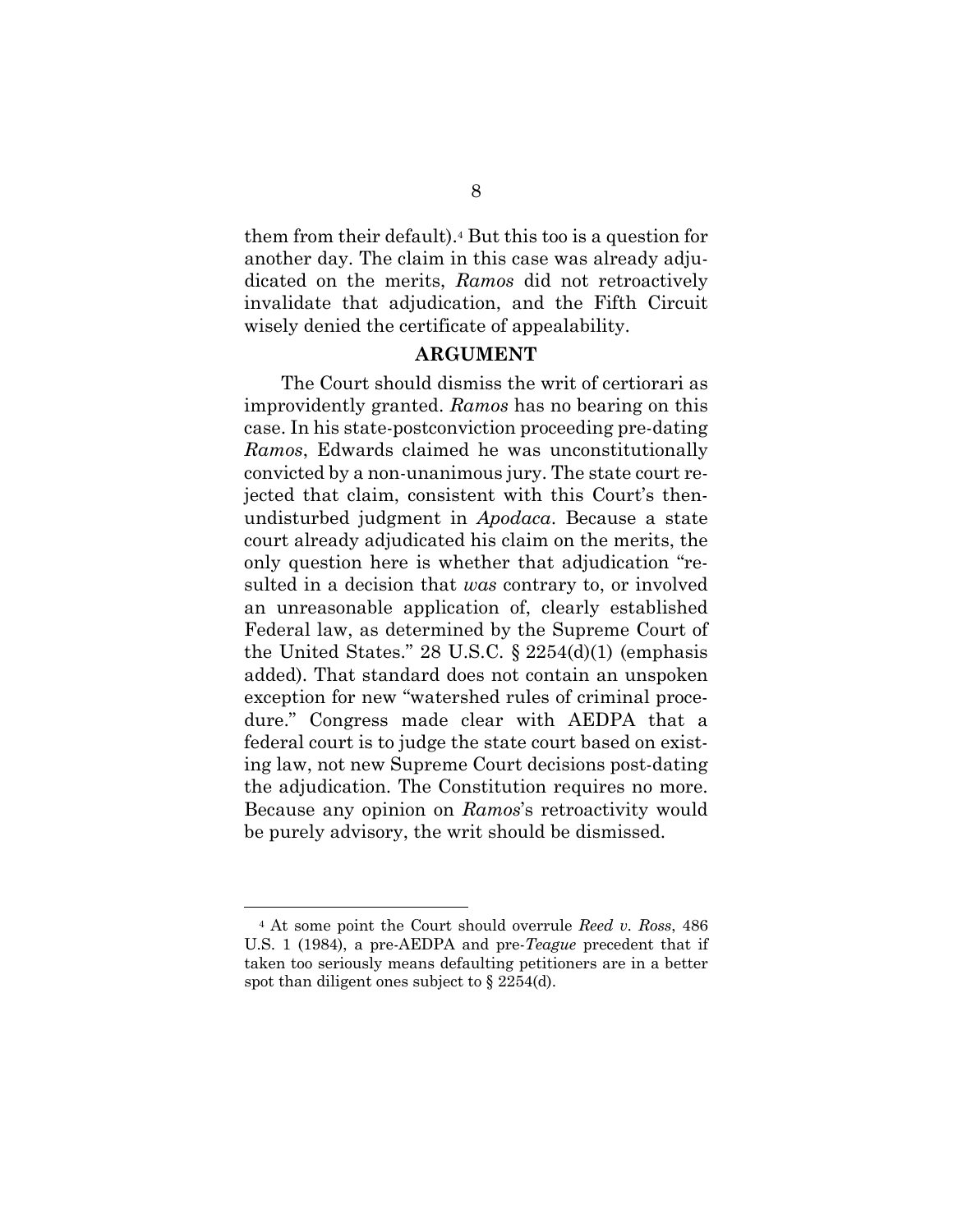#### **I. Section 2254(d) Has No** *Teague* **Exceptions**

New rules ordinarily do not upset old convictions. AEDPA's revisions confirm that even a new watershed rule of criminal procedure cannot alone undo a federal habeas petitioner's state conviction. Those revisions were meant to effect a sea change in federal habeas practice, and "[i]t cannot be disputed that Congress viewed  $\S 2254(d)(1)$  –setting forth the deferential standard governing this case and many others—"as an important means by which its goals for habeas reform would be achieved." *Williams v. Taylor*, 529 U.S. 362, 404 (2000); *see also Martinez-Villareal*, 523 U.S. at 646 (Scalia, J., dissenting) ("There is nothing 'perverse' about the result that the statute commands, except that it contradicts pre-existing judge-made law, which it was precisely the purpose of the statute to change.").

Where, as here, a state court has already adjudicated a petitioner's claim on the merits, the claim must surpass AEDPA's so-called "relitigation bar":

**(d)** An application for writ of habeas corpus on behalf of a person in custody pursuant to the judgment of a State court shall not be granted with respect to any claim that was adjudicated on the merits in State court proceedings unless the adjudication of the claim—

**(1)** resulted in a decision that *was* contrary to, or involved an unreasonable application of, clearly established Federal law, as determined by the Supreme Court of the United States….

28 U.S.C. § 2254(d)(1) (past tense emphasized). To overwrite a state-court decision, that decision must be "so lacking in justification that there was an error well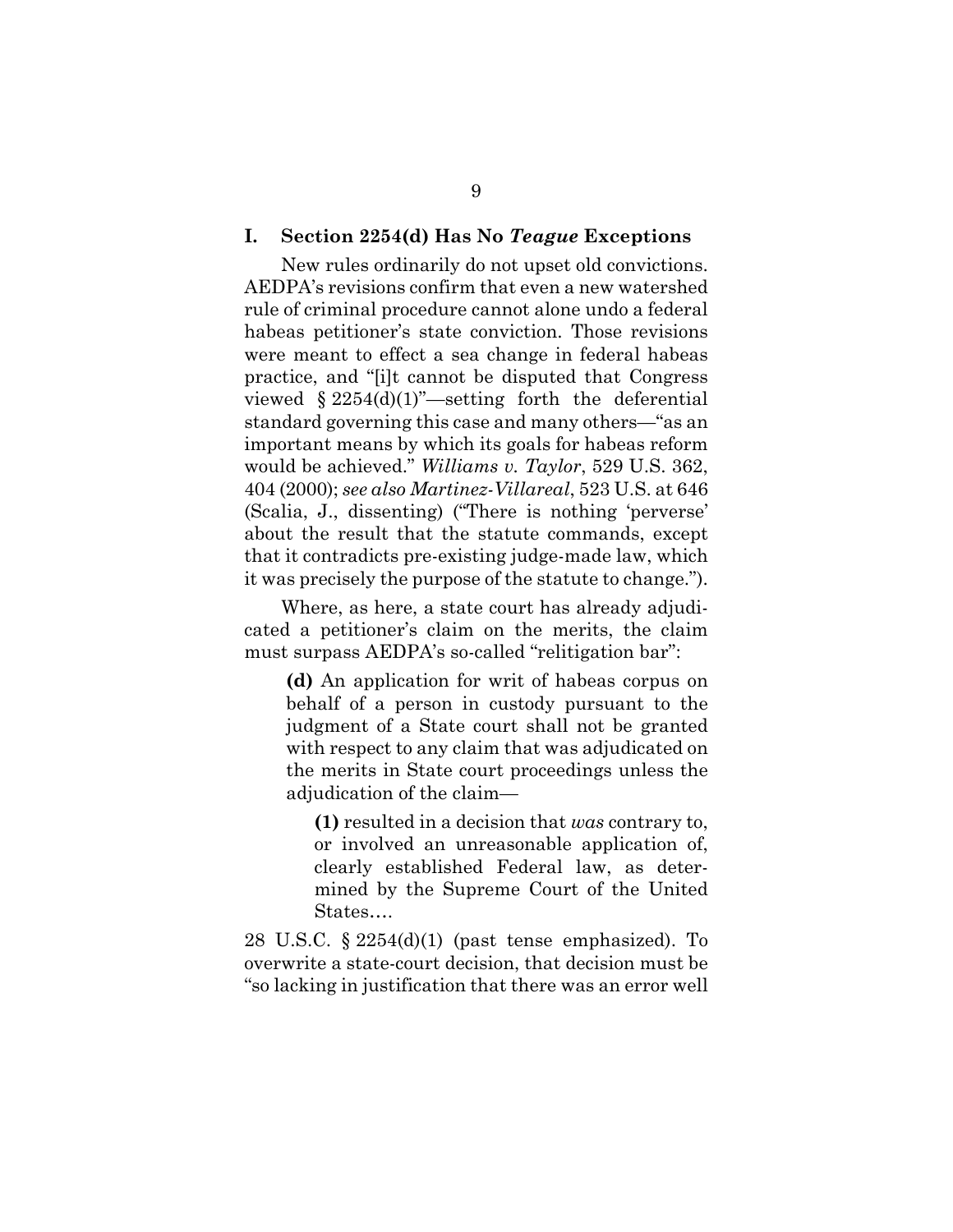understood and comprehended in existing law beyond any possibility for fairminded disagreement." *Harrington v. Richter*, 562 U.S. 86, 103 (2011).

Unmistakably absent from that standard is *Teague*'s exception for watershed rules of criminal procedure announced after the state court's decision. Instead, § 2254(d)(1) judges the state's adjudication of a habeas petitioner's claim only against the law existing at the time of that adjudication.<sup>5</sup> *See Greene*, 565 U.S. at 39–40; *Shoop*, 139 S. Ct. at 507, 509.

### **A. The Case Should Be Dismissed Because Deciding Whether** *Ramos* **Is Retroactive Would Be Purely Advisory**

In this federal habeas case it makes no difference whether this Court deems the newly announced rule in *Ramos* a "watershed rule of criminal procedure" because *Ramos* came *after* the state-court adjudication. Section 2254(d)(1)'s focus is whether "the State faithfully applied the Constitution as we understood it *at* 

<sup>5</sup> If the claim is first adjudicated on the merits in state collateral review proceedings, ordinarily only the "old rules" existing at the time the prisoner's conviction became final would apply. *Cf. Griffith v. Kentucky*, 479 U.S. 314, 322–23 (1987). But, discussed further below, *Montgomery* now requires state postconviction courts to also consider new "substantive" rules, so long as the claim is "properly presented." 136 S. Ct. at 732. If, pursuant to *Montgomery*, a state court adjudicates a claim by applying the new "substantive" rule, then perhaps  $\S 2254(d)(1)$ 's "clearly established Federal law" in a later federal habeas proceeding would include the new rule. *But see Horn*, 536 U.S. at 272 (reversing decision applying new procedural rule even though state court also applied the new rule). The Court need not resolve that question here, where the state court had no occasion to consider a new procedural rule announced *after* its decision.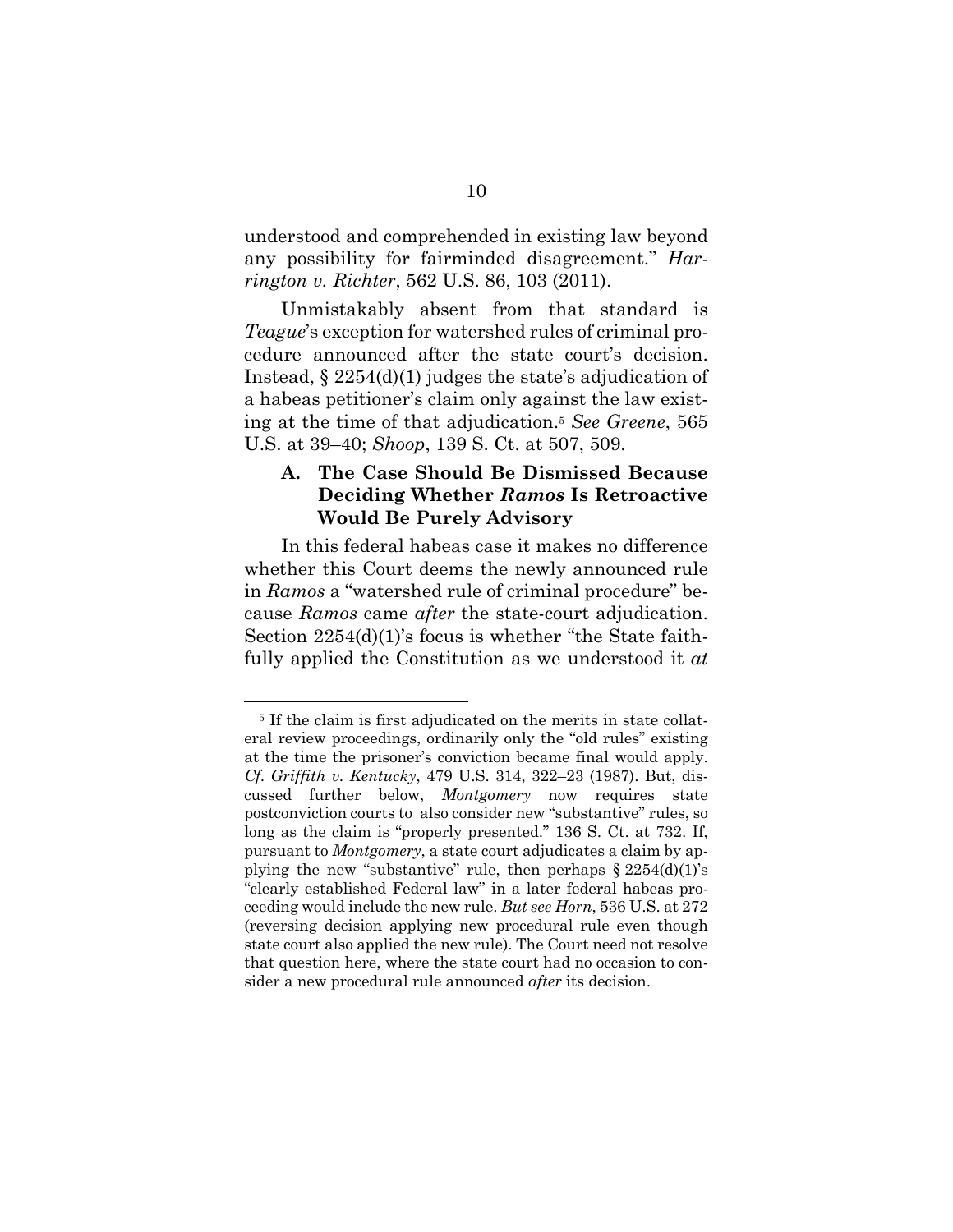*the time*," *Schriro v. Summerlin*, 542 U.S. 348, 358 (2004) (emphasis added), not whether the "adjudication 'resulted in a decision that *became* contrary to, or an unreasonable application of, clearly established Federal law," *Greene*, 565 U.S. at 39; *see also Shoop*, 139 S. Ct. at 509. Applied here, the Louisiana court did exactly that. It obeyed *Apodaca* and rejected Edwards's claim. No reasonable jurist could believe that its decision was contrary to or an unreasonable application of Supreme Court precedent at the time. That alone resolves this case.

With AEDPA, Congress confirmed that state courts need not be fortune tellers for convictions to remain in place. Ordinarily, the state court need only apply the rules existing at the time of its adjudication or at the time the prisoner's conviction became final, whichever comes first. *See Greene*, 565 U.S. at 39–40; *Lockyer v. Andrade*, 538 U.S. 63, 72 (2003) ("clearly established Federal law" refers to "the governing legal principle or principles set forth by the Supreme Court *at the time* the state court renders its decision" (emphasis added)); *but see Montgomery*, 136 S. Ct. at 732 (requiring state postconviction courts to apply new "substantive" rules). Discussed further below, AEDPA provides no basis to vacate that state-court decision for failure to predict the future.

Whatever this Court says about the retroactivity of *Ramos*, it will not do anything to undercut the Fifth Circuit's denial of a certificate of appealability. A Louisiana court adjudicated Edwards's claim on the merits based on the then-prevailing precedent of this Court. That is all § 2254(d) requires. The Court should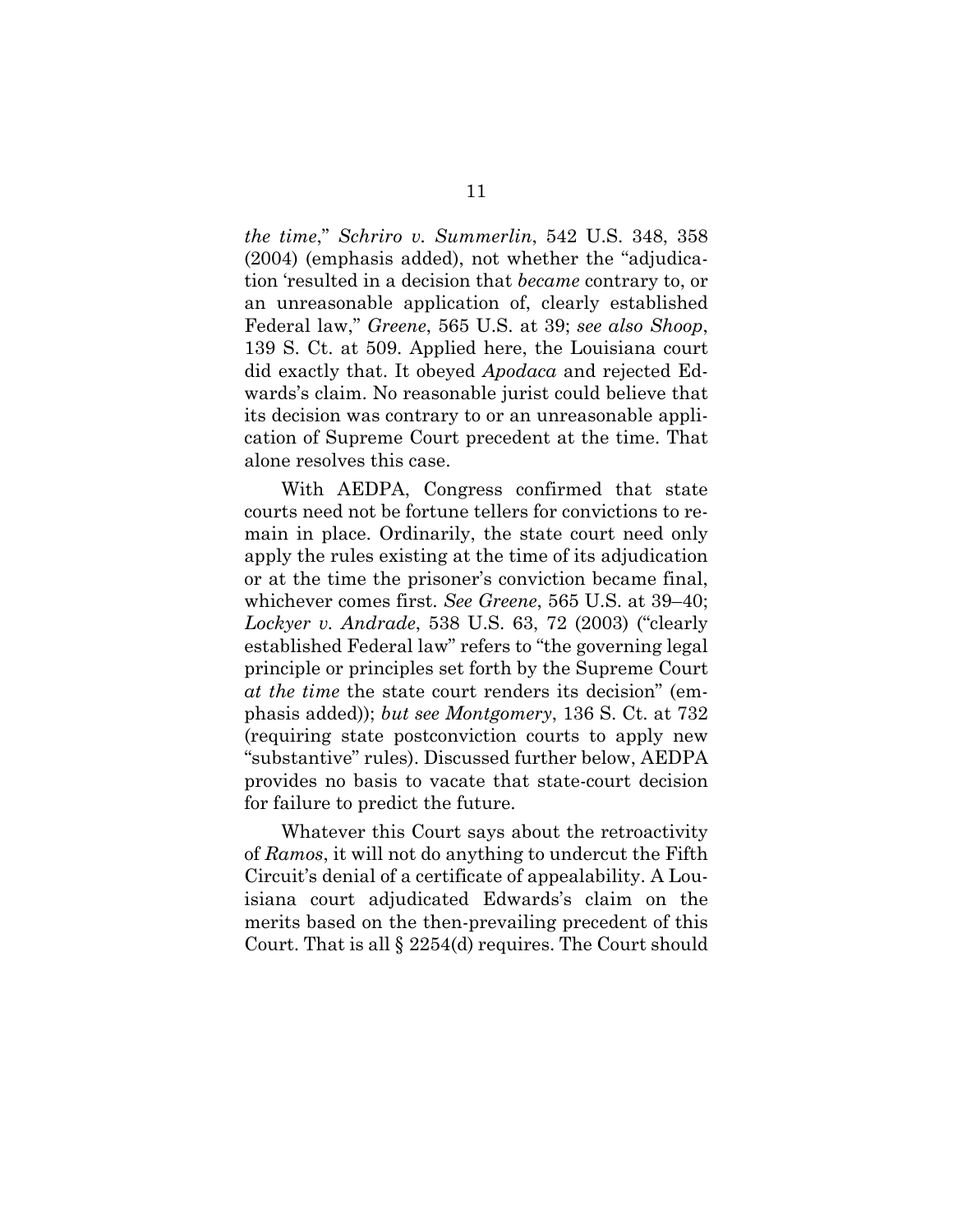defer the *Ramos* question for another day and dismiss the writ as improvidently granted.<sup>6</sup>

### **B. If the Court Does Not Dismiss the Case, Then It Should Finally Resolve Whether § 2254(d) Precludes Relief Even When New Rules Would Be Retroactive Under**  *Teague*

For two decades, the Court has avoided the particular question of whether *Teague*'s exceptions survived AEDPA's relitigation bar. But here, prudence dictates that the Court answer that statutory question before jumping ahead to the question presented.

First in *Horn v. Banks*, the Court stated "the AEDPA and *Teague* inquiries are distinct," 536 U.S. at 272, but the Court did not consider the particular question of whether  $\S 2254(d)(1)$ 's standard of review leaves any room for claims based on an *exception* to

<sup>&</sup>lt;sup>6</sup> *Amici* take no position on whether the requirement of criminal jury unanimity rediscovered in *Ramos* is a watershed rule of criminal procedure for *Teague* purposes. Answering that question would be necessary in only three postures—(1) from a state habeas proceeding adjudicating the Sixth Amendment claim on the merits while purporting to apply *Teague*; (2) in a federal habeas proceeding involving an assuredly non-existent federal prisoner with a *Ramos* claim; or (3) in any other federal habeas proceeding involving a state prisoner whose claim was not adjudicated on the merits, most often because he procedurally defaulted the claim. In the last of these postures, the Court would have the opportunity to revisit whether the novelty of a claim is "cause" to avoid procedural default. *See infra* p. 17, n.10. (It surely should not be, because judge-made procedural default doctrine should not put defaulting petitioners in a better position than diligent ones subject to  $\S$  2254(d)'s bar.)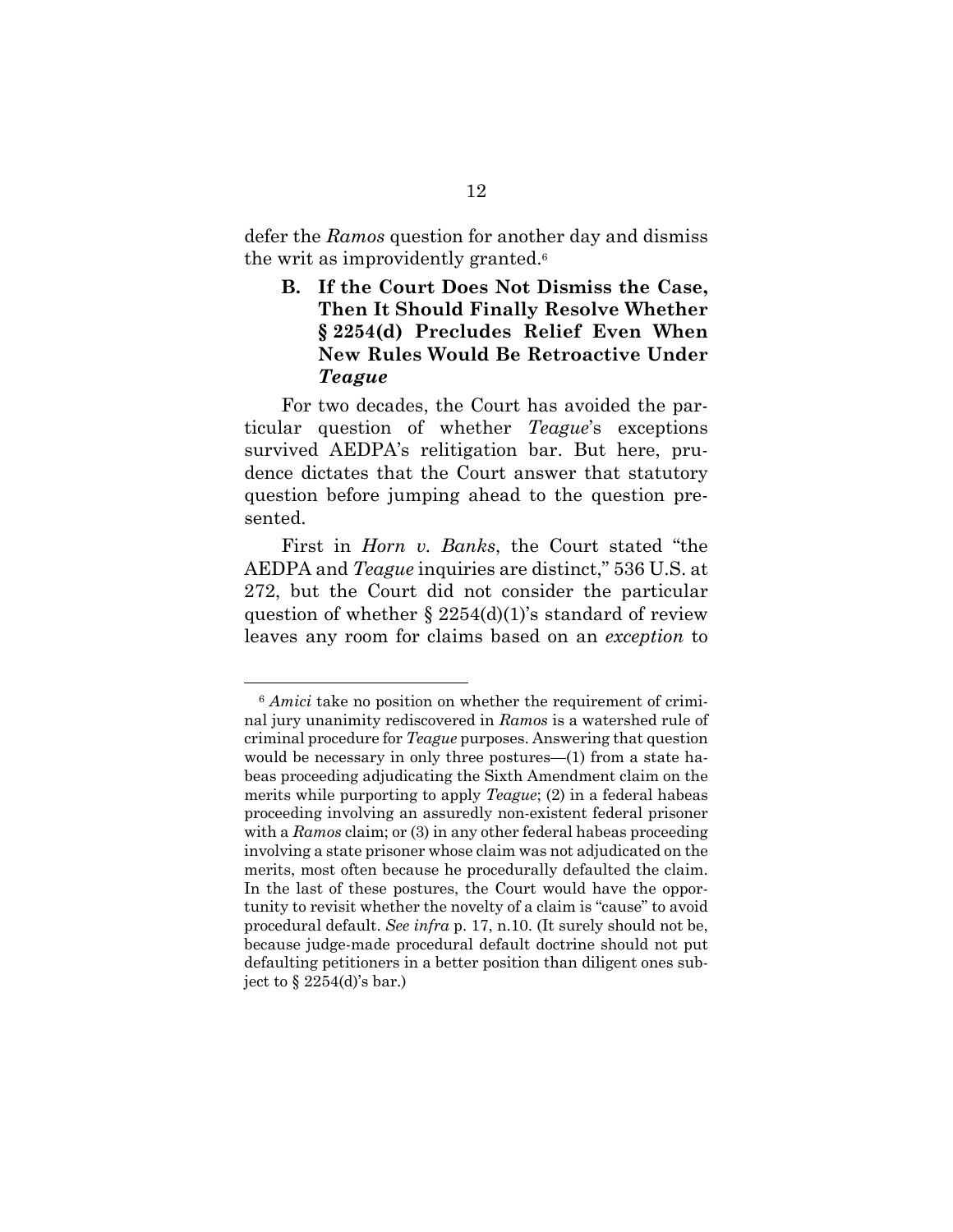*Teague* (it does not). *Horn* involved *Teague*'s more common application—a court applied a new procedural rule retroactively without first considering whether *Teague* precluded it. *Horn* was not about *Teague*'s narrow exceptions. The Court therefore had no occasion to consider whether AEDPA permitted relief for a claim predicated on a watershed procedural rule that would be retroactive under *Teague* but that § 2254(d) would block. If anything, *Horn* strongly suggests that § 2254(d) would independently bar relief in such a case. As *Horn* explains, "a necessary prerequisite to federal habeas relief [is] that a prisoner satisfy the AEDPA standard of review set forth in 28 U.S.C. § 2254(d)," separate from *Teague. Id*.<sup>7</sup> A prisoner cannot satisfy that "necessary prerequisite" by relying on

<sup>7</sup> One way to make sense of *Horn*'s statement that "the AEDPA and *Teague* inquiries are distinct" is to consider a hypothetical case in which the petitioner's claim was not adjudicated on the merits. That petitioner, unburdened by  $\S 2254(d)$ , satisfies AEDPA's other requirements. Even so, *Teague* might independently bar relief. In *Horn*'s words, "none of our post-AEDPA cases have suggested that a writ of habeas corpus should automatically issue if a prisoner satisfies the AEDPA standard…." 536 U.S. at 272. That is because AEDPA erects *necessary* but not *sufficient* conditions for issuing the writ. When those conditions are met, the writ "may"—not "shall"—"be granted." 28 U.S.C. § 2241(a); *see also id.*, § 2254(d) ("shall *not* be granted" (emphasis added)); *Withrow*, 507 U.S. at 716 (Scalia, J., concurring in part and dissenting in part); *In re Lincoln*, 202 U.S. 178, 180 (1906) ("there is in every case a question whether the exercise of [habeas] jurisdiction is appropriate"). For example, a Fourth Amendment claim might clear all of AEDPA's hurdles, but that constitutional infirmity is not grounds for federal habeas relief. *See Stone v. Powell*, 428 U.S. 465, 493–94 (1976). So too with most new rules announced after the petitioner's conviction became final.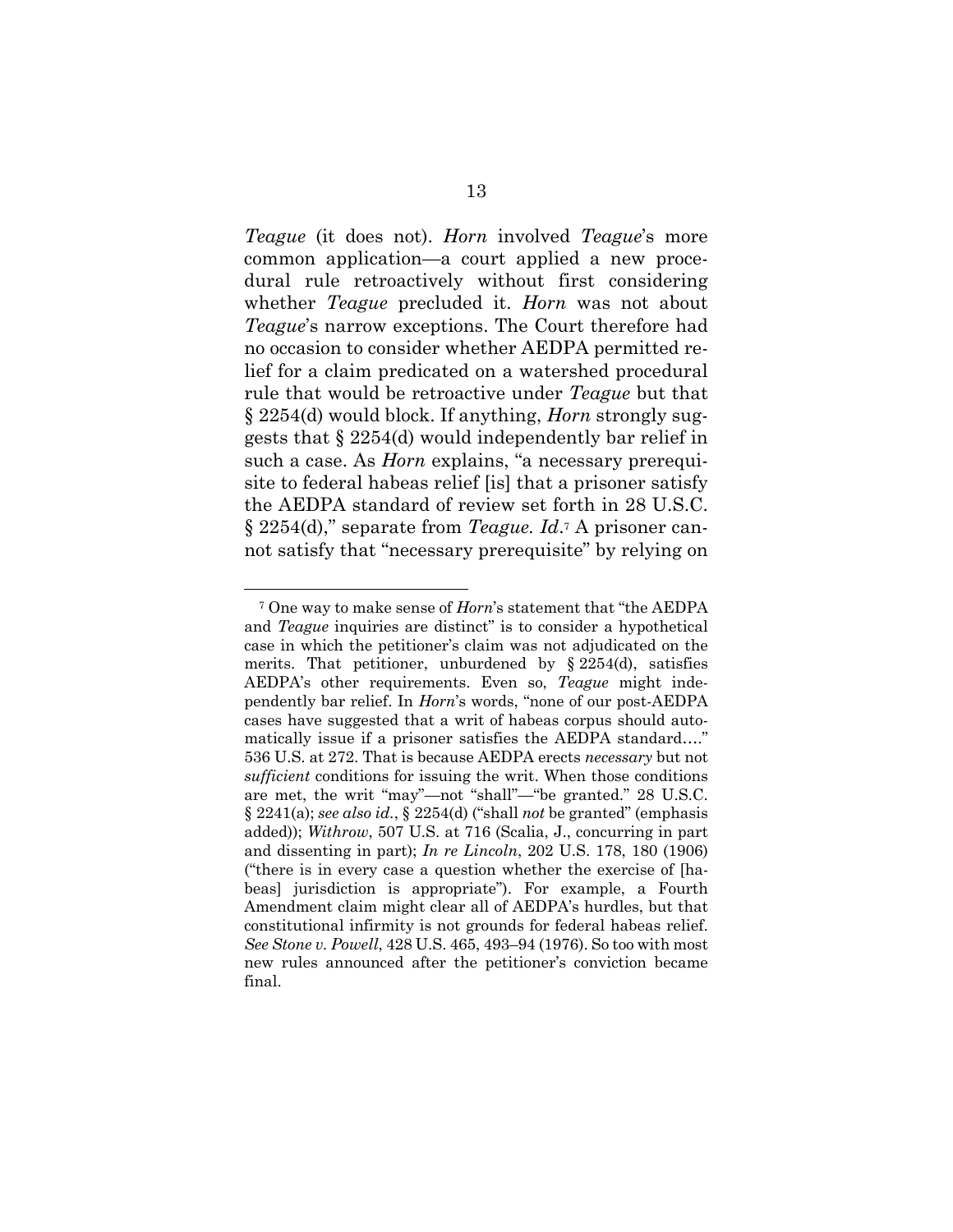a new rule that a state court never had the opportunity to consider.

Decisions following *Horn* also left unresolved the statutory question implicated here. In *Whorton v. Bockting*, 549 U.S. 406 (2007), the parties briefed whether § 2254(d)(1) supplanted *Teague.* But the Court ultimately decided that *Crawford v. Washington*, 541 U.S. 36 (2004), was not a watershed procedural rule. *Crawford* thus would not justify relief even if § 2254(d)(1) silently incorporated *Teague*'s exceptions. *See Whorton*, 549 U.S. at 421. Similarly in *Greene v. Fisher*, the Court acknowledged the question "[w]hether  $\S 2254(d)(1)$  would bar a federal habeas petitioner from relying on a decision that came after the last state-court adjudication on the merits, but fell within one of the exceptions recognized in *Teague*," but *Greene* did not require the Court to resolve it. 565 U.S. at 39, n\*.

Now is as good a time as any for the Court to confirm that the statutory language controls, thereby freeing federal courts from the *Teague* exceptions rigmarole in the mine-run of cases where it simply does not matter. This case is a vehicle for resolving that question, not the one the Court granted.

### **C. Section 2254(d) Cannot Possibly Be Read to Incorporate the** *Teague* **Exceptions As Grounds for Overriding State-Court Adjudications**

Section 2254(d)'s backward-looking text leaves no room for doubt that a new Supreme Court precedent (like *Ramos*) post-dating the state's adjudication on the merits is insufficient to unwind that state-court adjudication. If it were,  $\S 2254(d)(1)$  would read quite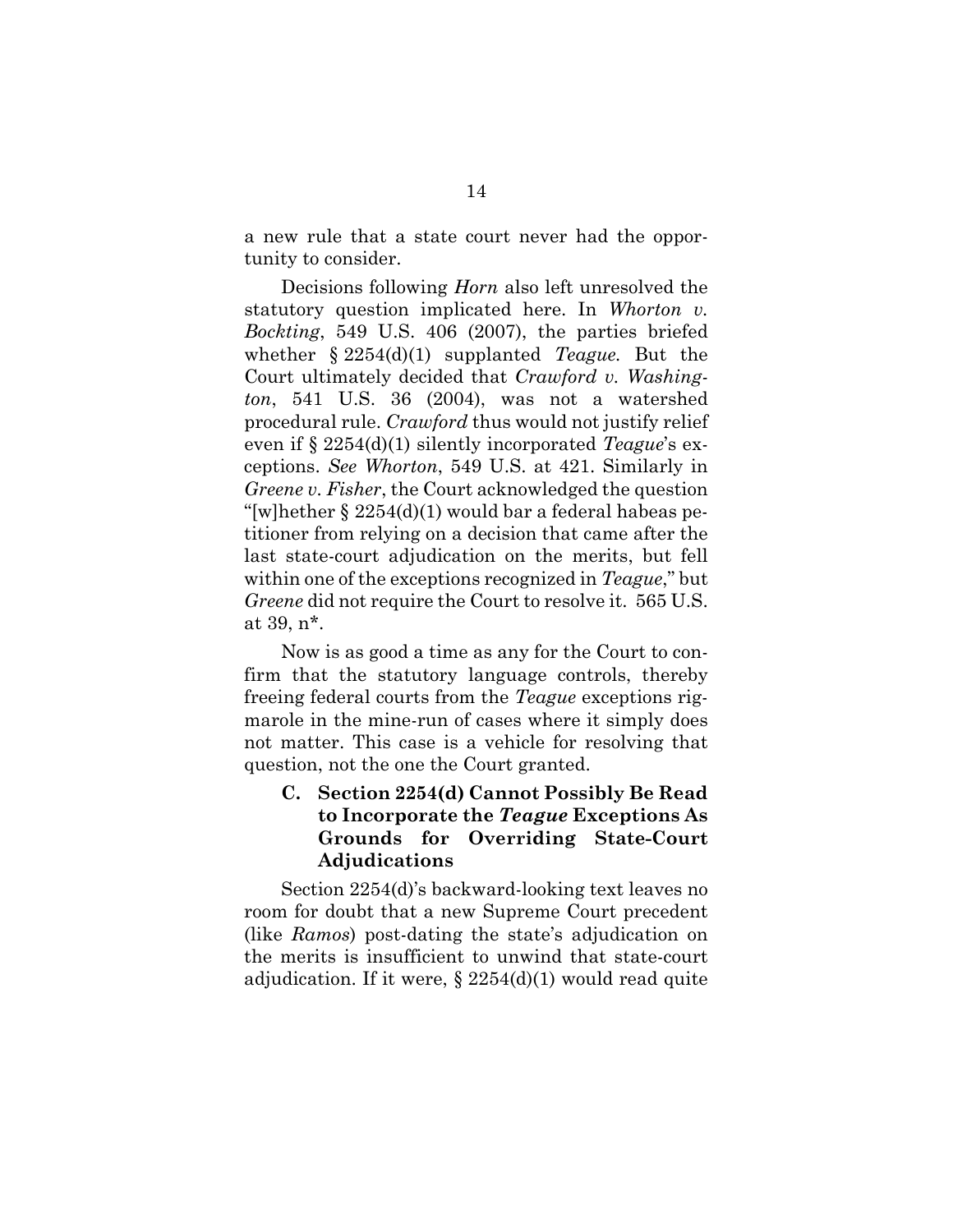differently—permitting habeas relief when a statecourt adjudication *becomes* contrary to *newly* established federal law. *See Greene*, 565 U.S. at 39; *Shoop*, 139 S. Ct. at 509.

Section 2254(d) requires the federal habeas court to review a state-court adjudication through the lens of the law that the state court was required to apply. Here, that "clearly established Federal law as determined by the Supreme Court of the United States" included *Apodaca*'s then-undisturbed judgment that a non-unanimous state-court criminal jury verdict could stand. *See Apodaca*, 406 U.S. at 414; *see also Timbs v. Indiana*, 139 S. Ct. 682, 687 n.1 (2019) (citing *Apodaca*'s "holding" that the Sixth Amendment does not require unanimity in state criminal proceedings); *McDonald v. City of Chicago, Ill.*, 561 U.S. 742, 766 n.14 (2010) (similar).<sup>8</sup> There can be no argument that the Louisiana court was permitted, let alone *compelled*, to flout the then-undisturbed judgment in

<sup>8</sup> One could also argue that prior to *Ramos* there was no "clearly established Federal law" on Edwards's Sixth Amendment claim, in which case the state-court adjudication likewise stands. *See Ramos*, 140 S. Ct. at 1399 (opinion of Gorsuch, J.) ("We've been studiously ambiguous, even inconsistent, about what *Apodaca*  might mean."). Louisiana's adjudication cannot be "contrary to" or "an unreasonable application of" that which does not exist. Surely the mere existence of *Apodaca* injects "the possibility for fairminded disagreement" about Edwards's claim. *Harrington*, 562 U.S. at 103; *Williams*, 529 U.S. at 412 ("an *unreasonable* application of federal law is different from an *incorrect* or *erroneous*  application of federal law"); *see also Ramos*, 140 S. Ct. at 1428 (Alito, J., dissenting) ("Consider what it would mean if *Apodaca*  was never a precedent. It would mean the entire legal profession was fooled for the past 48 years.").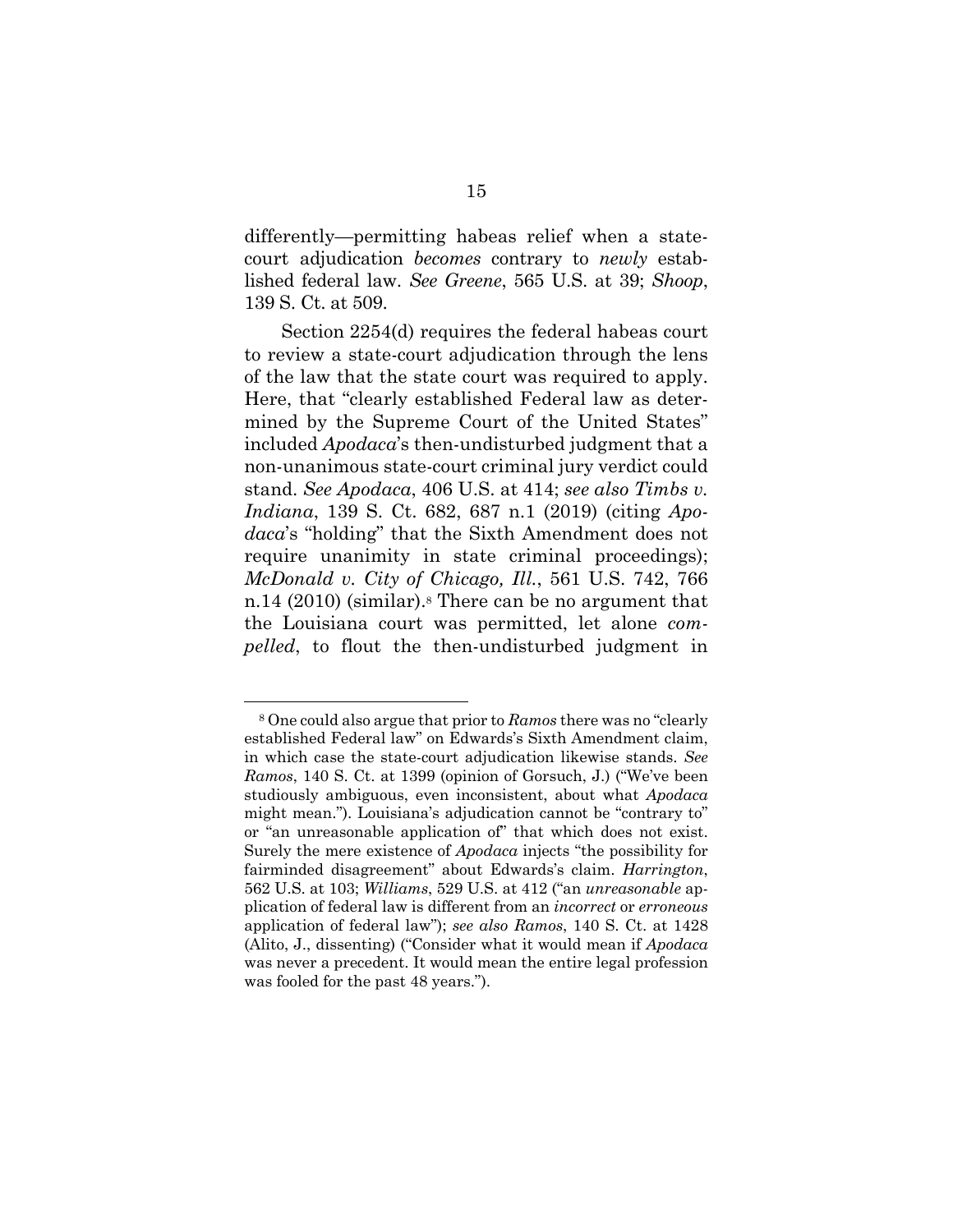*Apodaca*. Only this Court can abrogate or overrule its precedents, however wrong.

And while one could overthink one's way into believing that *Ramos* just applies an "old rule,"<sup>9</sup> that is not a question that affects this Court's analysis here. "New" and "old" are not terms used in  $\S 2254(d)(1)$ . Its reference points are the precedents of this Court, not an alternative universe where a Louisiana court is supposed to insolently call time on *Apodaca*. (Similarly, even *Teague* defines old rules as those "'dictated' by prior precedent[s]" of this Court, not those dictated by the Constitution itself. *Whorton*, 549 U.S. at 416.) Wrong decisions like *Apodaca* are no less "clearly established Federal law" for § 2254(d)'s purposes.

Context confirms § 2254(d) supplants the *Teague*  exceptions. Had Congress intended to codify them, it knew how to do so. AEDPA's general bar for secondor-successive petitions and evidentiary hearings, as well as its statute of limitations, all have exceptions that echo *Teague*. Each opens doors when a petitioner relies "on a new rule of constitutional law, made retroactive to cases on collateral review by the Supreme Court, that was previously unavailable." 28 U.S.C.  $§ 2244(b)(2)(A);$  *see also id.*,  $§ 8244(d)(1)(C),$  $2254(e)(2)(A)(i)$ . No such language appears in § 2254(d)(1). That was intentional. *See Russello v.* 

<sup>9</sup> *See* Petitioner's Br. at 12–22. In any event, the view that *Apodaca* was not controlling precedent did not command a majority in *Ramos*. *See* 140 S. Ct. at 1402–04 (opinion of Gorsuch, J.); *see also id.* at 1408 (Sotomayor, J., concurring in part) (describing *Ramos* as "overruling precedent"); *id.* at 1419 (Kavanaugh, J., concurring in part) (describing *Ramos* as a "new rule"); *id.* at 1428 (Alito, J., dissenting).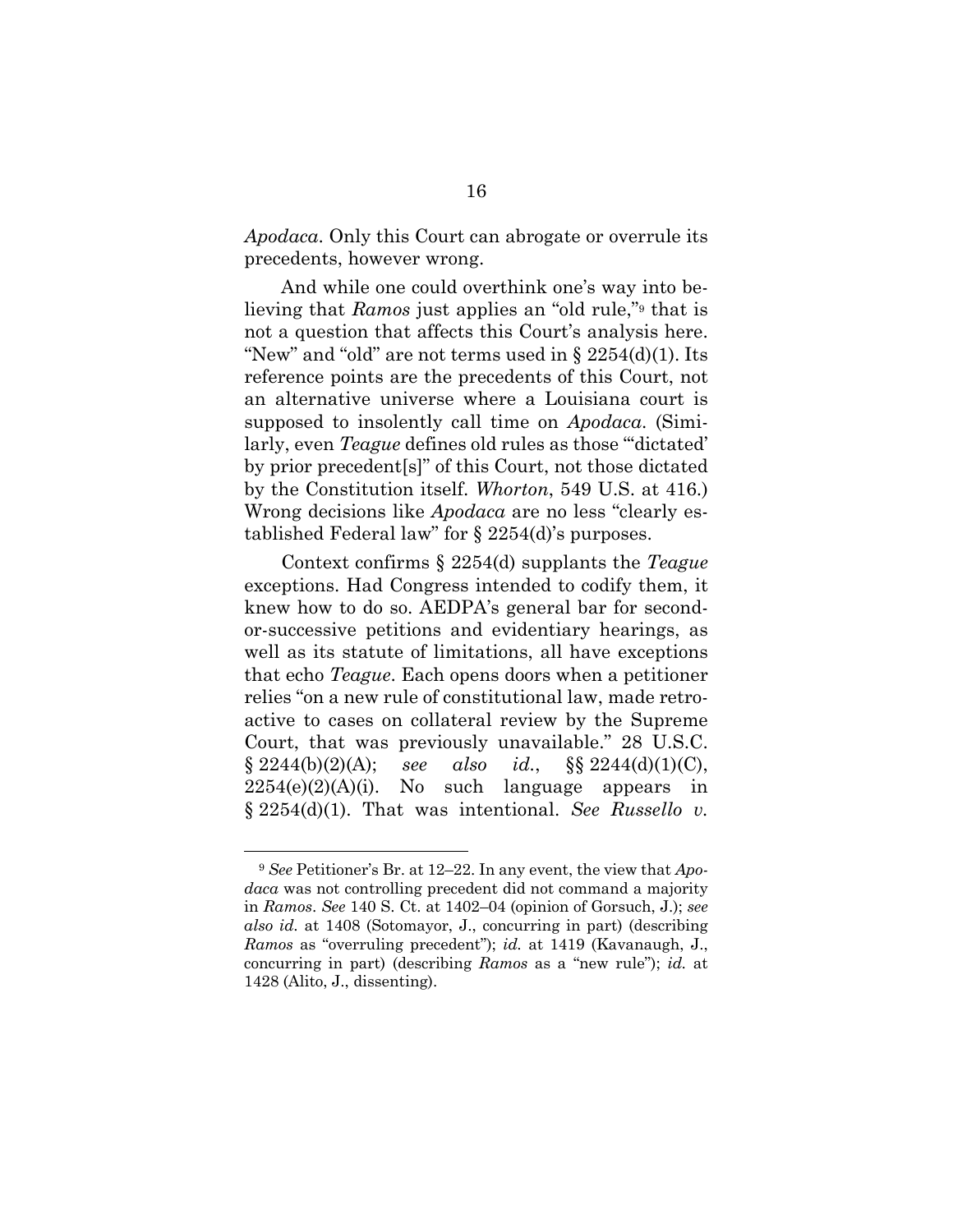*United States*, 464 U.S. 16, 23 (1983) ("Where Congress includes particular language in one section of a statute but omits it in another section of the same Act, it is generally presumed that Congress acts intentionally and purposely in the disparate inclusion or exclusion." (quotation marks omitted)). Congress not only knew how but did create exceptions to AEDPA's other provisions. It did not do so for § 2254(d). And the Court should not do so now (or ever). *See Henry Schein, Inc. v. Archer & White Sales, Inc.*, 139 S. Ct. 524, 530 (2019) ("The short answer is that the Act contains no 'wholly groundless' exception, and we may not engraft our own exceptions onto the statutory text."); *see also Milner v. Dep't of the Navy*, 562 U.S. 562, 576 (2011) ("we have no warrant to ignore clear statutory language on the ground that other courts have done so").

A beginning student of habeas might reasonably ask exactly how the Court could declare a new rule retroactive for purposes of §§ 2244 or 2254(e) if § 2254(d) contains no exceptions. They will have forgotten that not all claims are adjudicated on the merits by a state court and thus are not subject to § 2254(d)'s relitigation bar. Procedurally defaulted claims are not—and if a petitioner could show cause and prejudice or is innocent and qualifies for the miscarriage-of-justice exception, such a case could provide a vehicle for declaring *Teague* exceptionality.<sup>10</sup> Still

<sup>10</sup> To be clear, in such cases, the "novelty" of a claim should not supply "cause" to avoid a procedural default. *See* Brief for Jonathan F. Mitchell and Adam K. Mortara in Support of Petitioner at 18–19, *Mathena v. Malvo*, No. 18-217. After *Teague* and then AEDPA, the novelty of a claim at most justifies a federal court's decision to stay a federal habeas proceeding while the petitioner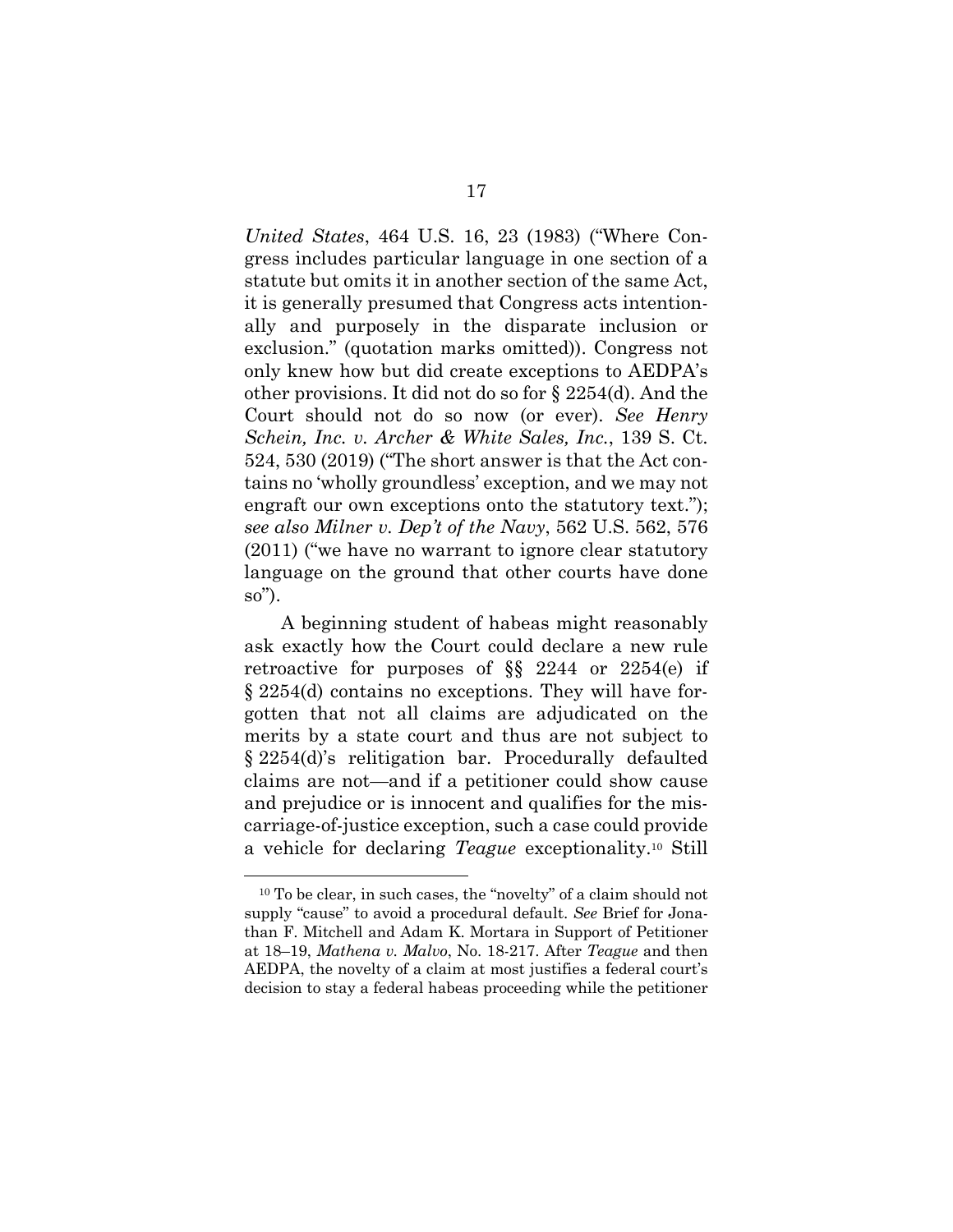other cases involving similarly defaulted petitioners might require applying the *Teague*-like exceptions for second-or-successive petitions, untimely petitions, or requests for evidentiary hearings. The relative rarity of such opportunities is a feature not a bug of AEDPA, effected by Congress's substantial revision of § 2254(d). Where a state court has already taken the time to review a federal habeas petitioner's claim, AEDPA's relitigation bar pays special deference to that earlier state-court proceeding. *See Harrington*, 562 U.S. at 103 (state proceedings are "central," "not just a preliminary step," for federal habeas).

Nor does § 2254(d) foreclose all claims based on new developments in the law that might benefit state prisoners. If a habeas petitioner presents such a claim to a state court and the court adjudicates the claim by applying a new rule, the petitioner could later argue to a federal habeas court that the state adjudication was "contrary to" or "an unreasonable application of" the new rule voluntarily applied by the state court. 28 U.S.C. § 2254(d)(1); *see Danforth*, 552 U.S. at 282 (state courts permitted to apply new rules retroactively, even where *Teague* would not allow it in federal court); *but see Horn*, 536 U.S. at 272 (faulting federal court, before *Danforth*, for doing just that). Indeed, this is what *Montgomery* envisions. At least for "substantive" new rules, a state court will apply them and a federal court may later review its application so long

attempts to exhaust that new claim in state court. *See Rhines v. Weber*, 544 U.S. 269, 277–78 (2005). But the novelty of a claim ought not be cause for avoiding state court altogether. To the extent contrary, *Reed v. Ross*, 486 U.S. 1 (1984)—a pre-*Teague* and pre-AEDPA decision—should be overruled.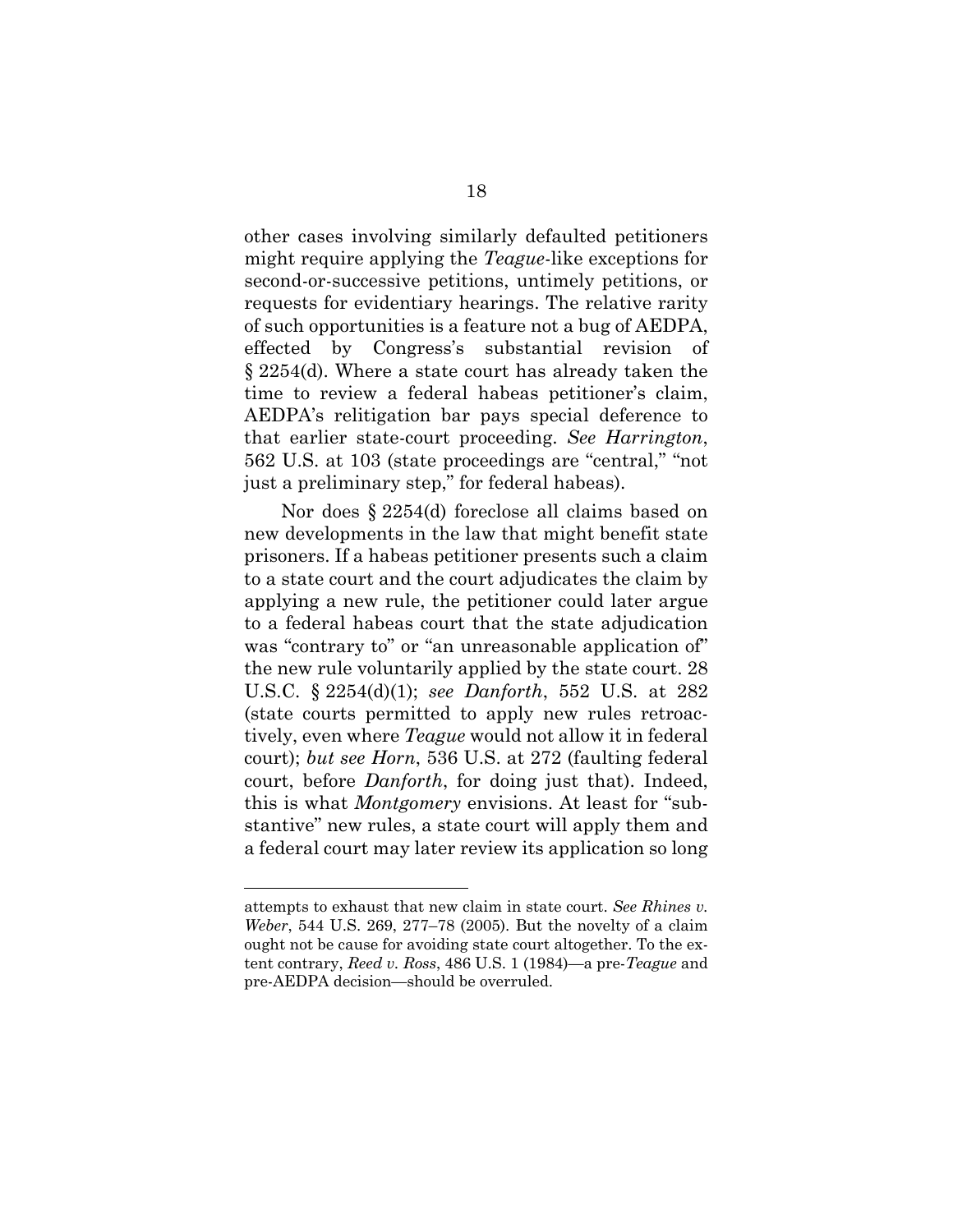as the claim predicated on the new rule is not procedurally defaulted.<sup>11</sup> *See Montgomery*, 136 S. Ct. at 731–32. *Montgomery* is more confirmation that  $\S 2254(d)(1)$  means what it says and no more.

Section  $2254(d)(1)$  forecloses relief in this case. The Louisiana court rejected petitioner's Sixth Amendment claim on the merits when *Apodaca* bound that court. Section  $2254(d)(1)$  does not now permit a federal court to take account of a new rule announced after that adjudication. If the Court does not dismiss the writ as improvidently granted, it should resolve this case by holding that *Ramos*, even if retroactive, has no impact whatsoever on petitioner's entitlement to federal habeas relief.

### **II. The Constitution Does Not Require** *Teague* **Exceptions in Post-Conviction Habeas Proceedings**

In its original form, *Teague* had no constitutional dimension. *Teague* was instead a case about the scope of the federal habeas writ under the pre-AEDPA federal habeas regime. As *Teague* acknowledged, "[I]t has long been established that a final civil judgment entered under a given rule of law may withstand

<sup>11</sup> *Montgomery* was expressly limited to *Teague*'s exception for "substantive" new rules, 132 S. Ct. at 729, and it is not clear its reasoning extends to "watershed rules of criminal procedure." The Court drew a sharp distinction between the two—substantive rules "set forth categorical constitutional guarantees that place certain criminal laws and punishments altogether beyond the State's power to impose," while procedural errors "merely raise the possibility that someone convicted with use of the invalidated procedure might have been acquitted otherwise" but "the resulting conviction or sentence may still be accurate." *Id.* at 729– 30 (quotation marks omitted).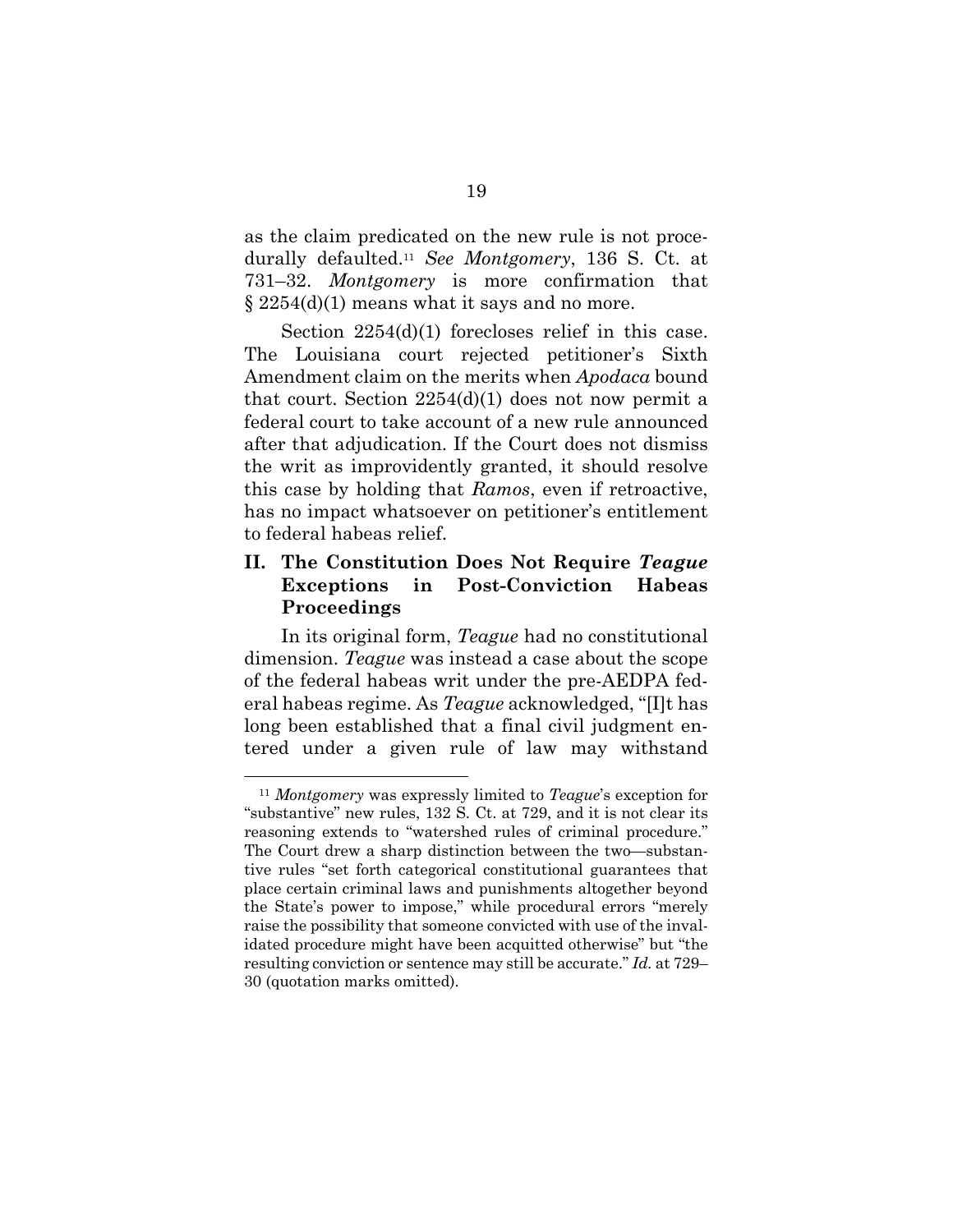subsequent judicial change in that rule." 489 U.S. at 308 (plurality op.). Until *Montgomery*, there could be no argument that *Teague*'s exceptions for substantive rules or watershed rules of criminal procedure were constitutionally compelled.

But *Montgomery* throws that into doubt. *Montgomery* described *Teague*'s exception for substantive new rules as "best understood as resting upon constitutional premises" and said state courts have "no authority to leave in place a conviction or sentence that violates a substantive rule. . . ." 136 S. Ct. at 729, 731. The notion that the Constitution requires a court to vacate a state prisoner's then-lawful conviction contradicts longstanding conceptions of the scope of the habeas writ. For most of this country's history, federal habeas relief for state prisoners was substantially limited, if not altogether foreclosed. *See Felker*, 518 U.S. at 663–64; *see*, *e.g.*, *Ex parte Watkins*, 28 U.S. (3 Pet.) 193, 202–03 (1830) (Marshall, C.J.). As Justice Scalia put it, "Any relief a prisoner might receive in a state court after finality is a matter of grace, not constitutional prescription." *Montgomery*, 136 S. Ct. at 739–41 (Scalia, J., dissenting). Even the Court in *Montgomery*  appeared to agree that the Suspension Clause does not compel a state court to consider any and all claims based on substantive new rules—*Montgomery* requires consideration of such claims only if the "state collateral review procedures are open" to them and only if the claims are "properly presented." *Id.* at 731– 32.

*Montgomery*, moreover, says nothing of federal habeas proceedings, and there is no provision of the Constitution that would require the Court to overlay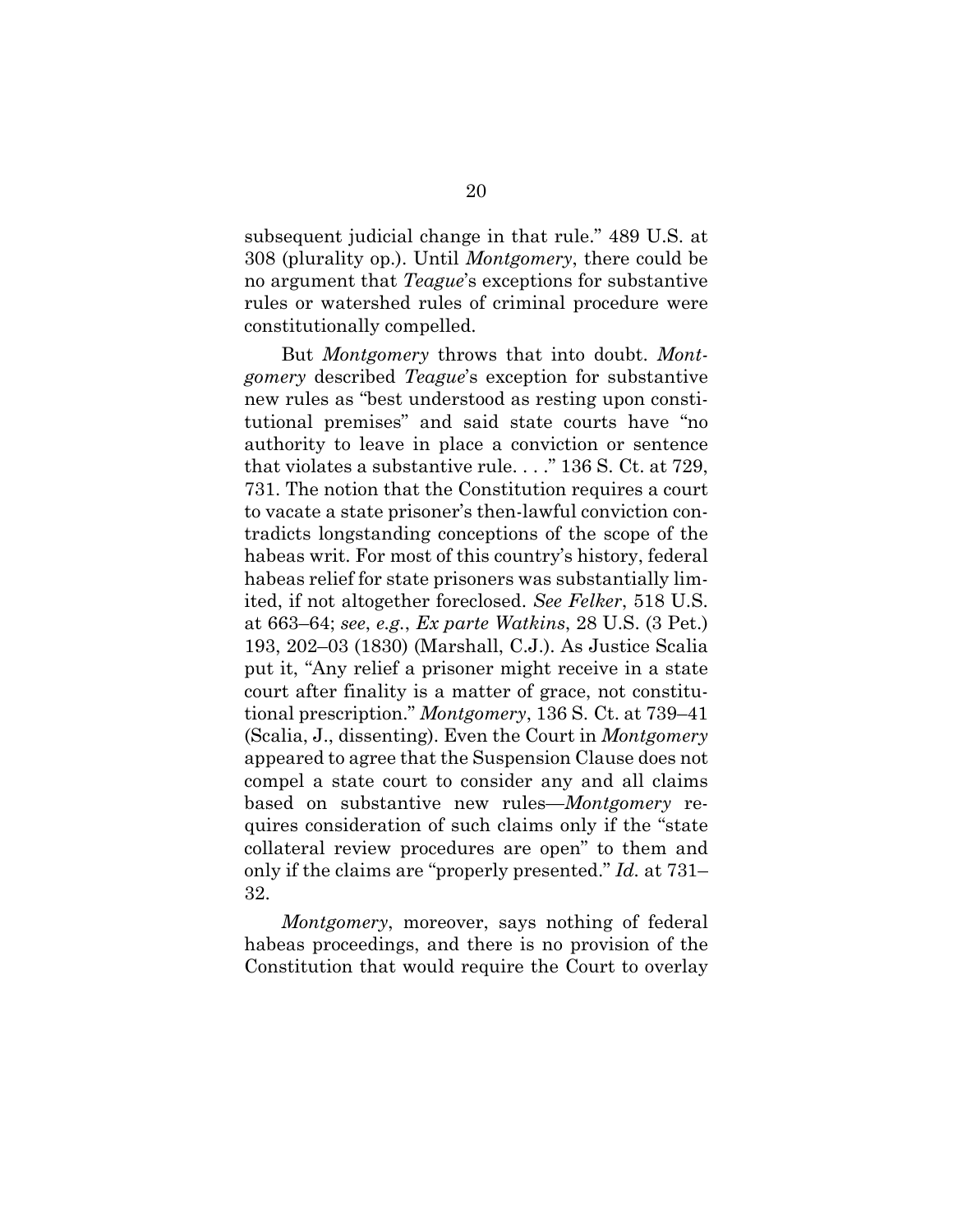AEDPA with *Montgomery*. Extending *Montgomery*  would cast doubt on  $\S 2254(d)(1)$ 's constitutionality, which can only be read to exclude new rules announced after the state court's adjudication. *See supra*  pp. 14–19. Indeed, extending *Montgomery* to federal habeas proceedings would—for the first time—imply that federal habeas review of state convictions is constitutionally required. By what? The Suspension Clause? Certainly not. *See McCarthan*, 851 F.3d at 1094 (William Pryor, J.). For many decades after the ratification of the Suspension Clause, there was no "habeas" mechanism for a federal court to review a state prisoner's conviction. Then in 1867, Congress created that mechanism, permitting the federal courts to issue writs of habeas corpus to state prisoners in limited circumstances. *See* Paul M. Bator, *Finality in Criminal Law and Federal Habeas Corpus for State Prisoners*, 76 HARV. L. REV. 441, 465–66, 474–75 (1963). It would then take many more decades for federal habeas as we know it today—nitpicking every aspect of the state proceedings—to come into being. *See Brown*, 344 U.S. at 532–34 (Jackson, J., concurring in the judgment); Bator, *Finality in Criminal Law*, 76 HARV. L. REV. at 499–507. Today's conceptions of federal habeas are court-created, not required by the Suspension Clause.

It follows that if federal habeas review of a state prisoner's conviction is not constitutionally required, then federal habeas relief depending on a new rule of criminal procedure—not in existence at the time a prisoner was tried and convicted in a court of competent jurisdiction—cannot possibly be constitutionally required. There is thus no problem with reading  $\S 2254(d)(1)$  for what it says and no more. Congress